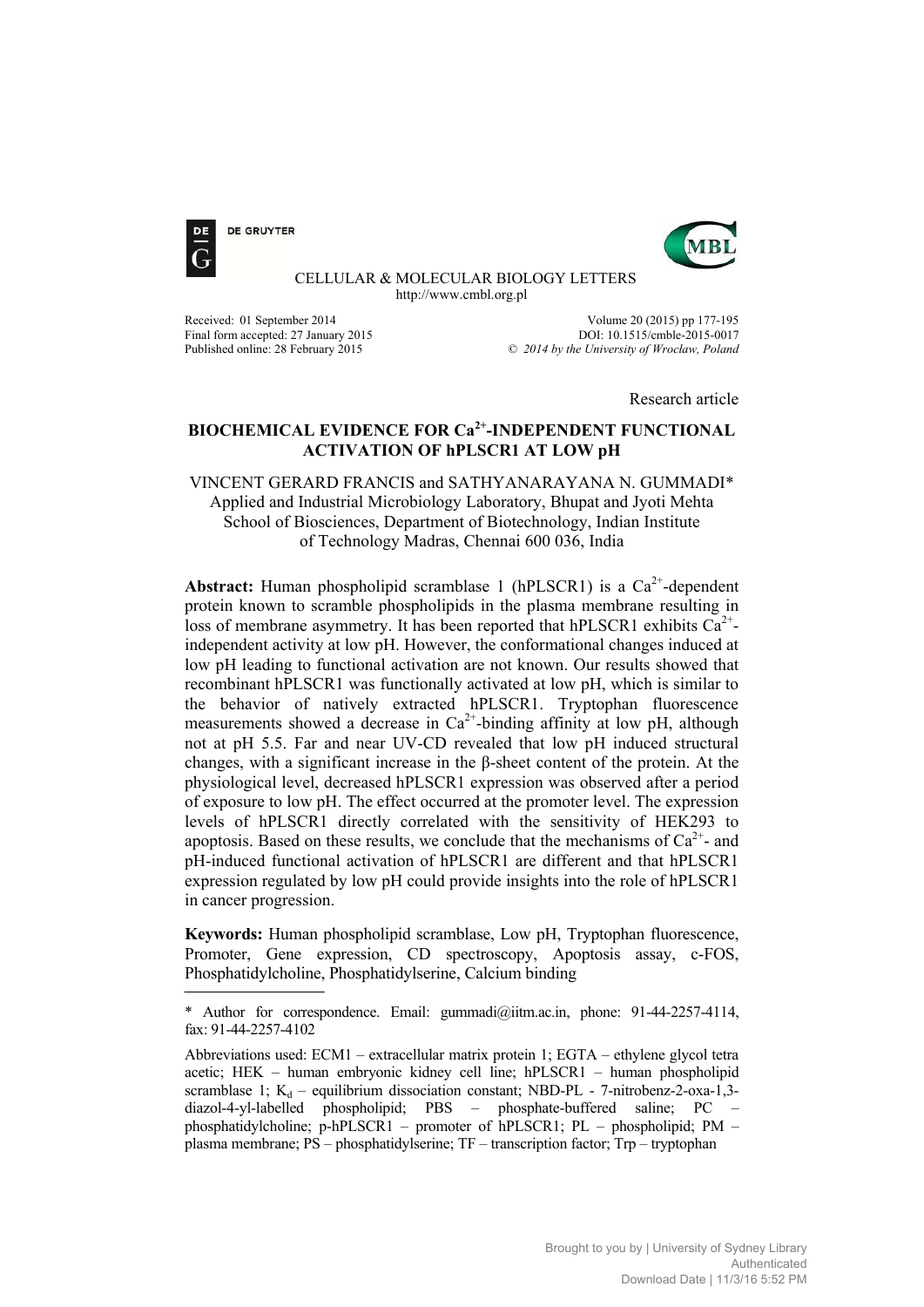#### **INTRODUCTION**

Human phospholipid scramblase 1 (hPLSCR1) is a type II integral membrane protein known to mediate  $Ca^{2+}$ -dependent bidirectional scrambling of phospholipids (PLs) [1, 2]. PLSCRs are multi-domain proteins that mediate a wide variety of cellular functions, such as apoptosis, blood coagulation, immune responses and cell signaling [2]. Despite the demonstration of PL flipflop in synthetic vesicles, blood coagulation was normal in hPLSCR1-/- null mice, indicating that there are other dedicated scramblases [3].

hPLSCR1 is known to translocate between the nucleus and plasma membrane (PM) via the nuclear import pathway using importin  $\alpha/\beta$  proteins [4]. In the nucleus, hPLSCR1 has been shown to carry out two major functions: binding to the inositol 1,4,5 triphosphate receptor type 1 (IP3R1) promoter; and interacting with topoisomerase II $\alpha$  to enhance its decatenation activity [5–6]. hPLSCR1 is a substrate for other kinases, such as Src kinase, IgE receptor tyrosine kinase and c-Abl kinase, underlying its importance in various signaling pathways. PLSCR1 enhances the antiviral response of interferon and STAT1 via JNK and protein kinase C delta [7, 8]. hPLSCR1 has also been demonstrated to interact with multiple other proteins, such as onzin, ECM1, the CD1 and 4 cellular receptors, and the HCV proteins EI and E2, modulating their functions [9–12].

The diverse functions mediated by hPLSCR1 indicate that it is a multi-functional protein with distinct regulatory pathways. Scramblases have also been implicated in a wide variety of disorders. For example, in Scott syndrome patients, red blood cells were seen to have defective PS exposure, even in the presence of increased intracellular  $Ca^{2+}$ , implying defective scramblase [13]. It was recently reported that a mutation in the splice-acceptor site of the *TMEM-16F* gene resulted in a truncated protein that was responsible for the Scott phenotype [14].

Acid–base homeostasis is a crucial requirement for normal cellular events, with many physiological responses being pH dependent, including enzyme activities,  $DNA$  synthesis and intracellular  $Ca^{2+}$  level maintenance [15–18]. The intracellular resting pH within the cell (6.8–7.3) is maintained by the Na<sup>+</sup>-H<sup>+</sup> exchanger NHE-1 [19, 20]. A wide variety of factors modulate the activity of NHE-1, including hormones and external stimuli [21].

Extracellular acidification (5.5–7.0) is routinely observed under various physiological conditions, such as immune responses, inflammatory acidosis and tumor progression [22, 23]. pH changes (5.5–7.5) mainly occur due to the production of lactic acid and hydrolysis of ATP in the microenvironment of tumors [24, 25]. Autoimmune disorders like rheumatoid arthritis and asthma are also associated with a low pH microenvironment [26].

Acidic microenvironments enhance invasiveness in a variety of cancer cells, both in vitro and in vivo [27]. Such acidity is toxic to normal cells, promoting apoptosis associated with extracellular matrix degradation and VEGF release [28]. However, cancer cells thrive in such environments through upregulation of the NHE-1 transporter and the expression of a variety of tumor growth-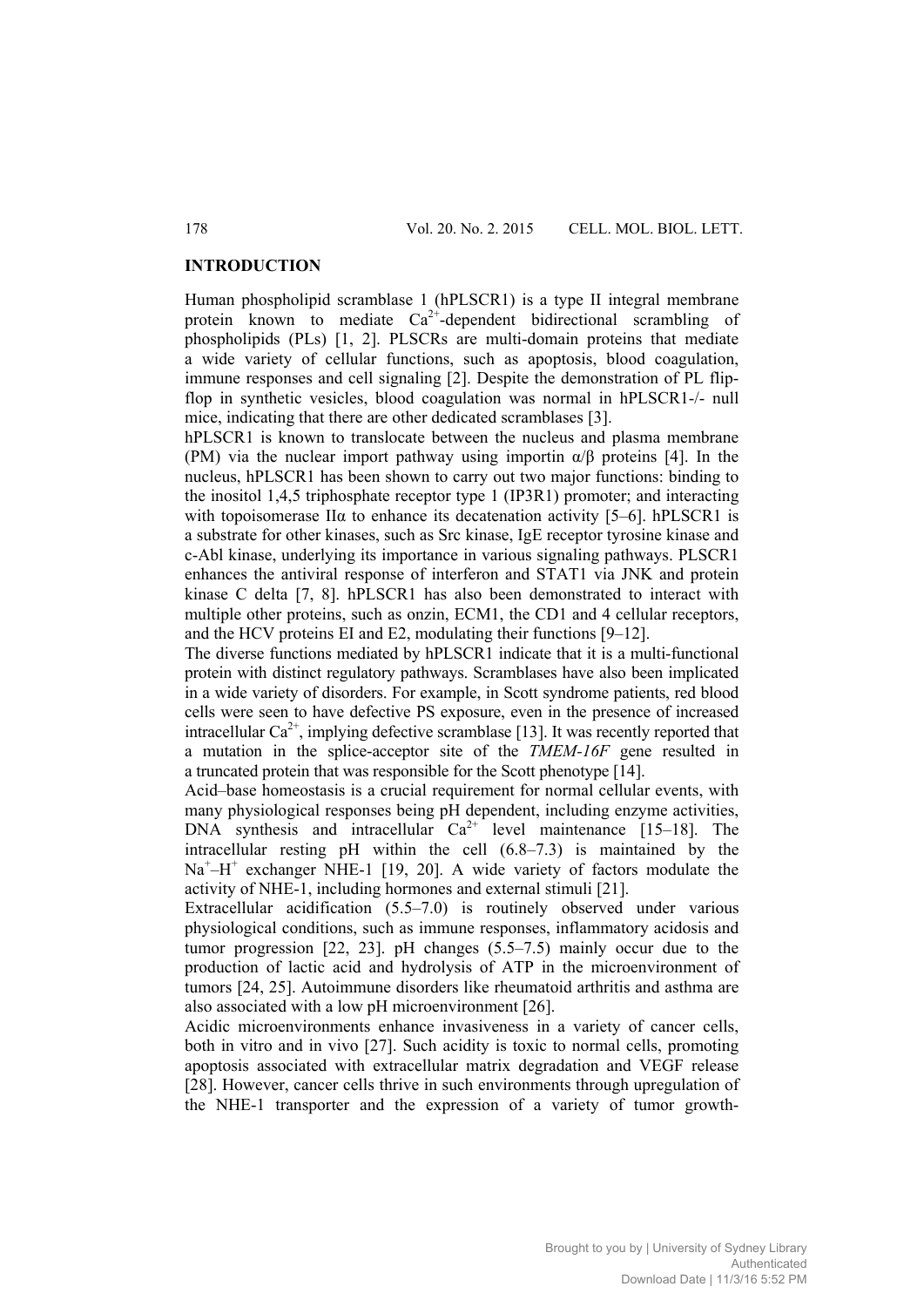associated proteins, such as IL-8, VEGF, cathepsin B and MMP-9 [29, 30]. Similarly, the expression of stabilin-1, a phagocytic receptor for PS-exposing cells, was upregulated at low pH [31]. TRAIL, which promotes apoptosis in cancer cells, was found to be insensitive at pH 7.5, whereas it was sensitized at low pH [32]. Despite the presence of significant literature on the functional role of PLSCRs, the molecular action of PLSCR mediated flip-flop remains unknown. It is reported that hPLSCR1 purified from Scott red blood cells was functionally activated in the presence of low pH and/or  $Ca^{2+}$  [13]. In this study, we provide biochemical evidence for low  $pH$ -induced  $Ca^{2+}$ -independent activity of recombinant hPLSCR1 and elucidate the physiological effect of low pH on hPLSCR1.

#### **MATERIALS AND METHODS**

## **Materials**

N-lauroyl sarcosine (NLS; cat. no. L5125), egg yolk phosphatidylcholine (ePC; cat. no. P3356), phosphatidylserine (PS; cat. no. P5560), phenyl methane sulfonyl fluoride (PMSF; cat. no. P7626), bicinchoninic acid (BCA; cat. no. B9643) and molecular biology grade CaCl<sub>2</sub> (cat. no. 3306) were obtained from Sigma. *E. coli* DH5 $\alpha$  and *E. coli* BL21 (DE3) strains were obtained from ATCC. cDNA of *hPLSCR1* (cat. no. SC321738) was obtained from OriGene. Luciferin potassium salt (cat. no. L2916) was obtained from Invitrogen. pET-28a (+) vector was obtained from Novagen. pGL3 basic vector was purchased from Promega (cat. no. E1751). Isopropyl β-D-1-thiogalactopyranoside (IPTG; cat. no. MB072), dithiothreitol (DTT; cat. no. MB070), ethylene glycol tetra acetic acid (EGTA; cat. no. RM1530) and other routine chemicals were molecular biology grade and purchased from Himedia Laboratories. 7-nitrobenz-2-oxa-1,3 diazol-4-yl-phosphatidylcholine (NBD-PC; cat. no. 810310) was obtained from Avanti Polar Lipids. Chelex-100 resin (cat. no. 142-1253), SM2 Bio-Beads (cat. no. 152-3920) and protein molecular weight markers were obtained from Bio-Rad. The Ni-NTA  $(Ni^{2+}$ -nitrilotriacetate) matrix used for the purification of hPLSCR1 was purchased from Qiagen (cat. no. 30210). Anti-PLSCR1 (cat. no. sc-59645), anti-β-actin (cat. no. sc-1616) and anti-mouse secondary antibodies (cat. no. sc-2005) were purchased from Santa Cruz Biotechnology.

### **Plasmid constructs**

Expression of hPLSCR1 as  $(His<sub>6</sub>)$  fusion protein (hexa-histidine tag) was done by cloning the ORF into pET-28a (+) vector (Novagen). The open reading frame of *hPLSCR1* (954 base pairs) was amplified from mammalian expression vector pCMV-SPORT6 vector via PCR using the forward primer 5'-GTCCATATGGC ACGGCG-3' and reverse primer 5'-GCTCGAGTGCGGGCCGCC-3' with *NdeI* and *Not1* sites, respectively. The amplicon was then digested and ligated into the *Nde1* and *Not1* sites of pET-28a (+). For promoter studies, a ~1.5 kb fragment of hPLSCR1 promoter ranging from  $+25$  to  $-1500$  bp was PCR amplified from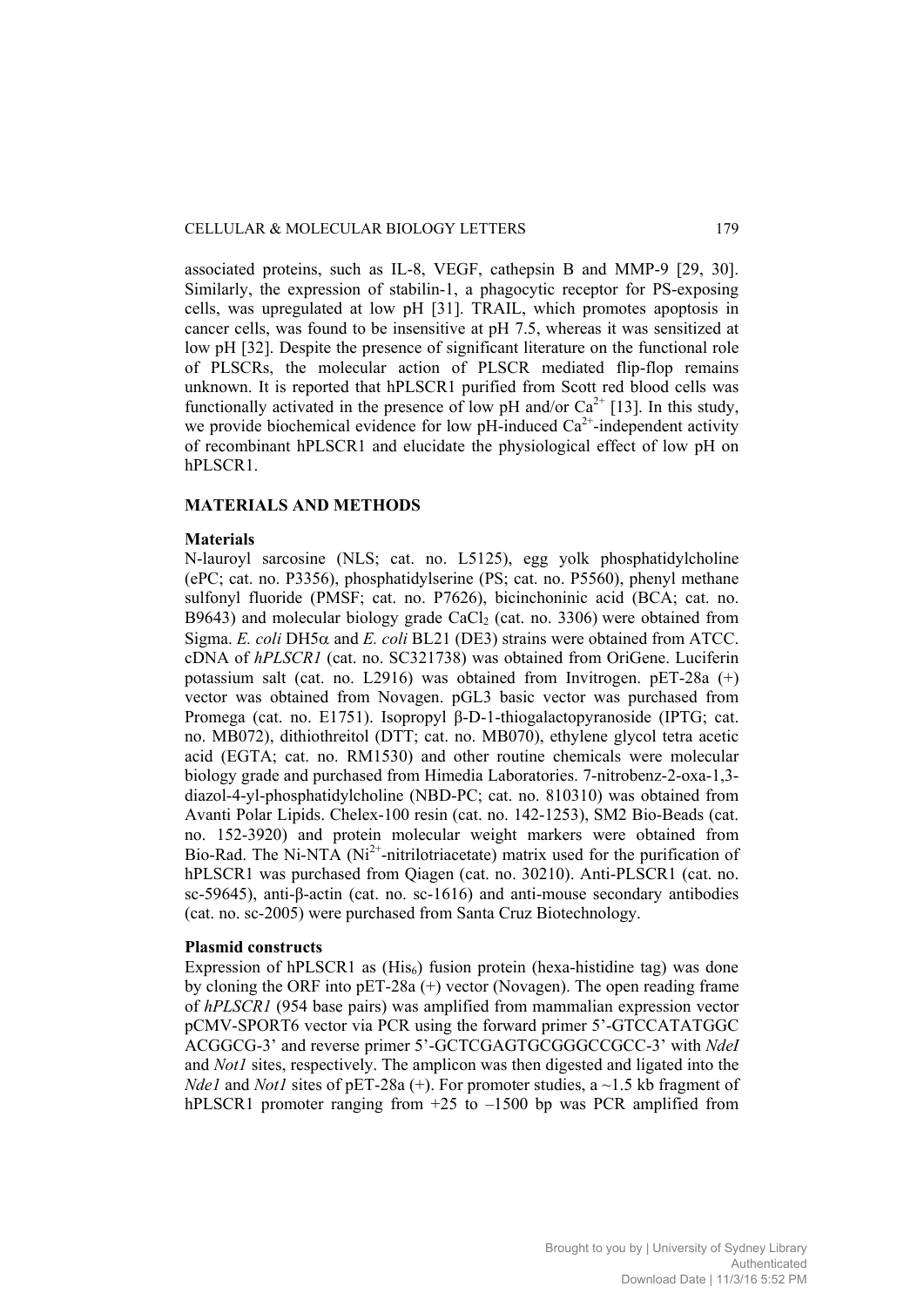human genomic DNA using Phusion high fidelity polymerase (Finnzymes) with the forward primer 5'-ATATATGGTACCCAGTCACCATTGGCGGCACA TTTCAG-3' and reverse primer 5'-ACATCTCTCGAGGAGACTCCAGAGAC GTTTGTCCGGTG-3'. It was cloned directionally between the *Kpn1* and *Xho1* sites of the pGL3 basic vector (Promega) and the construct was verified by sequencing. The c-FOS TF expression plasmid was donated by Professor James A. Goodrich.

## **Expression and purification of (His6) fusion protein**

Overexpression and purification of hPLSCR1 was done as described previously [33]. hPLSCR1-pET-28a (+) plasmids were transformed into *E. coli* BL-21 (DE3) and grown in a selective medium containing kanamycin (50 μg/ml). Induction was done using 0.1 mM IPTG and growth was carried out for 3 h at 37ºC and 180 rpm. Cells were disrupted using probe tip sonicator (Vibrocell ultrasonicator) in buffer A, which contains 20 mM Tris–HCl (pH 7.5) and 200 mM NaCl, with 1 mM PMSF, 1 mM EDTA and 1 mM DTT for 2 min at 4ºC with 1 s on and 2 s off cycles with 30% amplitude. Inclusion bodies (IBs) were collected and resuspended in buffer A containing 0.3% (w/v) N-lauroyl sarcosine and agitated for 24 h at 18ºC and 130 rpm.

For purification, the suspension was centrifuged at  $4.400 \times g$  for 15 min at 4<sup>o</sup>C and then subjected to dialysis against buffer A with buffer changes three times (after 12 h each time). For spectroscopic analysis  $His<sub>6</sub> - hPLSCR1$  was affinity purified using Ni-NTA matrix and the bound proteins were eluted using 250 mM imidazole. No aggregation of protein was seen in the absence of detergent and the purified protein remained soluble in buffer A. Protein concentrations were determined using a BCA kit (Sigma) and the proteins were separated on a 12% SDS-PAGE gel and visualized using Coomassie Brilliant Blue R-250. In all of our biophysical experiments involving purified protein, the protein was dissolved in buffer containing 20 mM Tris (pH 7.5), 200 mM NaCl and  $0.025\%$  (w/v) Brij-35. Citrate buffer was used for the experiments at various low pH levels.

# **Reconstitution into proteoliposomes and the scramblase assay**

Proteoliposomes reconstituted with hPLSCR1 were prepared as described earlier [34]. Egg PC (4.5 µmol) PS (9:1) were briefly dried under a stream of  $N_2$  gas and solubilised in buffer B, which consisted of 10 mM HEPES/NaOH (pH 7.5) and 100 mM NaCl, with 1% Triton X-100. For the preparation of proteoliposomes, 0.1 mg of protein was added to the solubilised lipids followed by the addition of SM2 Bio-Beads to remove Triton X-100 completely. Outsidelabeled proteoliposomes were prepared via incubation with 0.3 mol% NBD-PLs for 5 min at 37ºC, followed by centrifugation in an MLA30 rotor at 230,000 x g for 45 min at 4ºC to remove traces of unbound NBD-PLs.

For the scramblase assay, outside-labeled proteoliposomes were incubated for 3 h at 37 $\degree$ C in buffer B in the presence of 2 mM Ca<sup>2+</sup>/4 mM EGTA or in the relevant buffers. Sample fluorescence (excitation at 470 nm and emission at 532 nm) was monitored continuously at 25ºC with constant low-speed stirring and slit widths of 3 nm (excitation) and 5 nm (emission). The initial fluorescence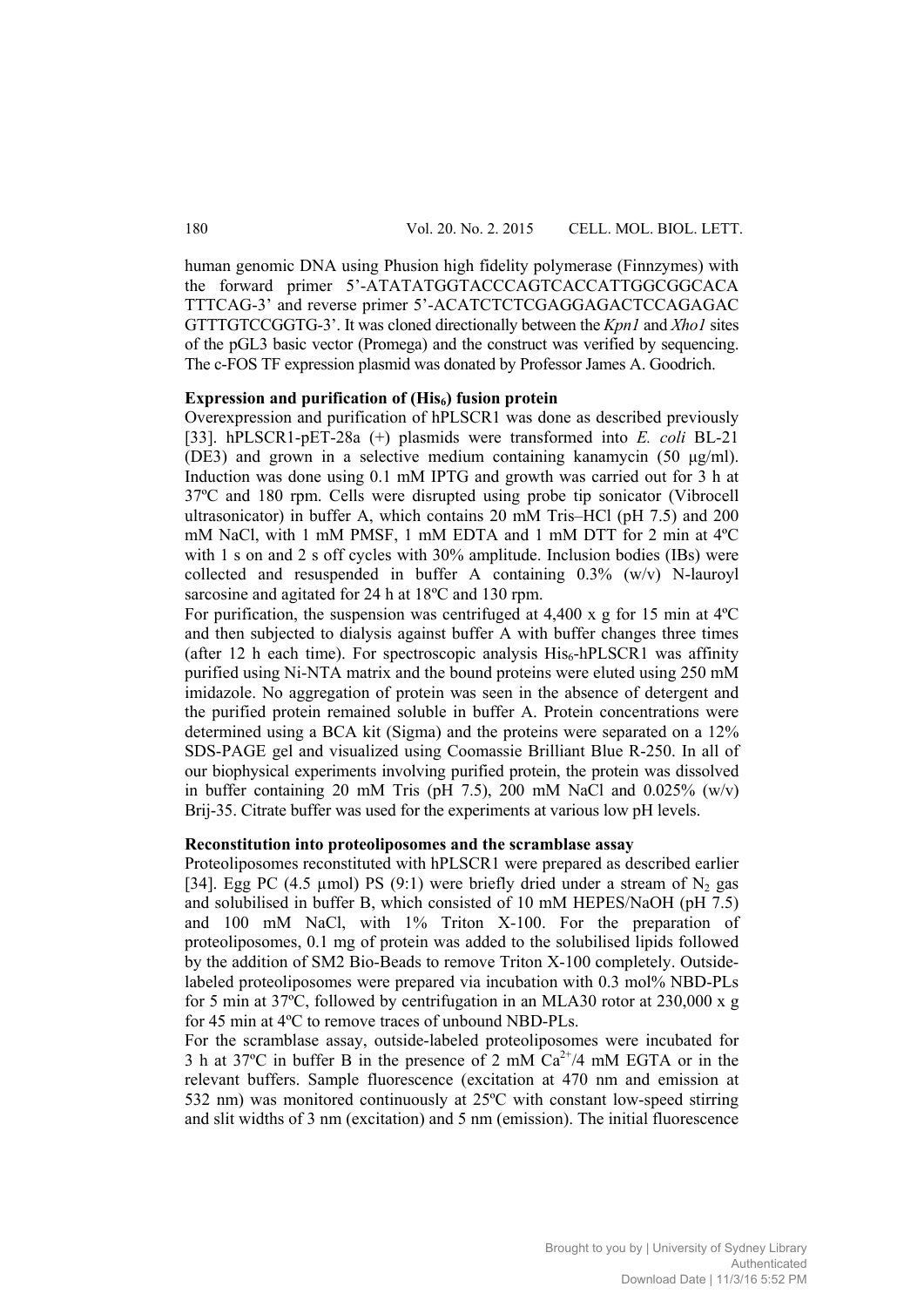was recorded in a spectrofluorometer for  $\sim$ 100 s to stabilize the fluorescence, and 20 mM sodium dithionite (freshly prepared in 1 M Tris base) was added. The fluorescence was monitored for the next 400 s. The difference between the residual fluorescence in the presence and absence of  $Ca^{2+}$  or at various low pH levels after dithionite addition is attributed to  $Ca^{2+}$ - or low pH-induced scrambling of NBD-PLs located in the outer leaflet of the proteoliposomes. The calculation was

Scramblase activity [% NBD-PL translocated] =  $F_{metal\ ion/low\ pH} - F_{control}$ 

where  $F_{metal ion/low pH}$  is the relative scramblase activity in the presence of a metal ion or in a low pH buffer and  $F_{control}$  is the relative scramblase activity in the presence of EGTA (control).

### **Intrinsic tryptophan studies**

Steady-state fluorescence measurements were recorded using a Perkin Elmer LS-55 fluorescence spectrophotometer. Fluorescence spectrum emissions were recorded at unitary wavelengths between 300 and 500 nm with an excitation wavelength of 280 nm at 25ºC and a scanning speed of 100 nm/min. The band passes were 10 nm each unless stated otherwise. Freshly prepared stock of 1 M  $CaCl<sub>2</sub>$ in buffer A was used for  $Ca^{2+}$  titration. The cuvettes were soaked in 10 mM EDTA and rinsed with ion-free distilled water prior to use. hPLSCR1  $(2 \mu M)$ was titrated with small aliquots of  $CaCl<sub>2</sub>$  (1 mM increments until saturation) and intrinsic tryptophan (Trp) fluorescence changes were monitored. The equilibrium dissociation constant  $[K_d]$  was determined via Scatchard plot using nonlinear curve fitting (Prism 3.0 GraphPad Software). Curve fitting was done for the fraction of ligand sites occupied  $[(F_0-F)/(F_0-F_{sat})]$  versus the ligand concentration using one-site binding nonlinear regression analysis, where  $F<sub>o</sub>$  is the fluorescence in the absence of ligand;  $F_{sat}$  is the fluorescence at the saturation of ligand concentration; and F is the fluorescence in the presence of a particular ligand concentration. The determination of the  $[K_d]$  at low pH was performed similarly, except that hPLSCR1 was dialyzed against various low pH buffers and the Trp fluorescence was monitored.

#### **Circular dichroism (CD)**

CD spectra were recorded using a JASCO J-810 spectropolarimeter (Easton MD) at 25ºC with a thermostated cell holder. The spectrophotometer was calibrated with 10-camphor sulphonic acid. The samples were scanned using a 1- and 10-mm path length cuvette at a wavelength range of 250–190 nm and 250–350 nm. An average of three scans was performed with a bandwidth of 2 nm and the scan speed was set at 10 nm/min. The amounts of protein taken for far UV-CD and near UV-CD were 10 μM and 50 μM, respectively. Background (buffer blank) spectra were collected under similar conditions and were subtracted to obtain the final spectra.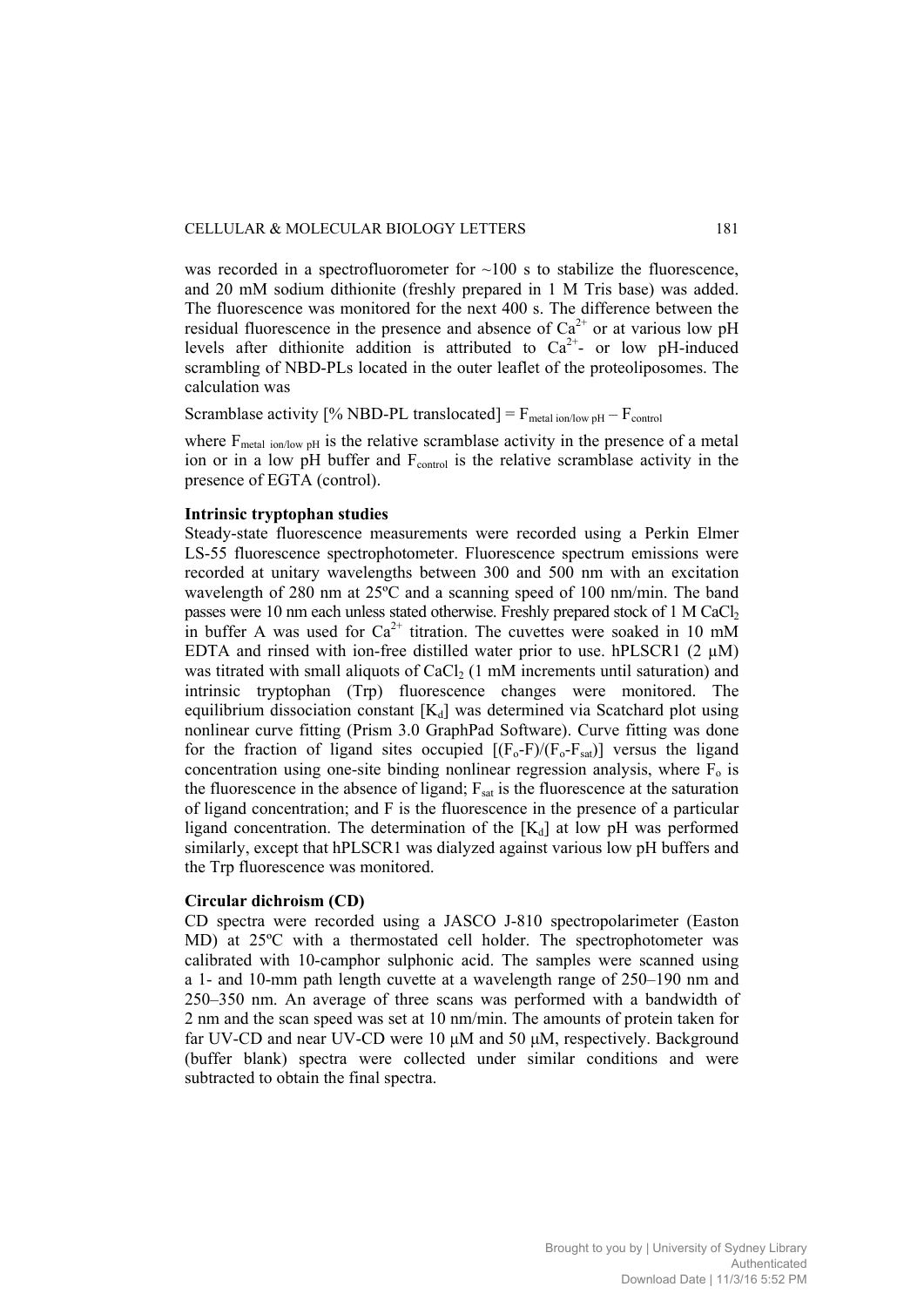## **Terbium luminescence studies**

 $Tb^{3+}$ , a fluorescent metal ion, was used to study the effect of pH on the conformation of hPLSCR1. A freshly prepared stock solution of TbCl<sub>3</sub>  $(0.1M)$ was used. TbCl<sub>3</sub> (100  $\mu$ M) was added to the protein at various pH and the complex was incubated for 5 min before the spectra were recorded. Samples were excited at 285 nm and the emission spectrum was recorded between 300 nm and 560 nm with the scan speed set at 100 nm/min and bandwidths of 5 nm each at 25ºC.

## **Transfection and luciferase assay**

Human embryonic kidney cell lines (HEK293; 60–70% confluent) were transfected with appropriate constructs using Transpass D2 transfection reagent (NEB, UK) as per the manufacturer's instructions. Cells were washed with phosphate buffered saline (PBS) 24 h post transfection and lysed in assay buffer for the luciferase assay. The *β-galactosidase* gene was co-transfected as an internal control to normalize errors due to differences in transfection efficiency. To study the effect of low pH, the medium was replaced post-transfection with fresh medium with a pH of 7.4 and 6.5 respectively. Changes in the medium pH were achieved through variations in the sodium bicarbonate concentration [35].

#### **Western blot**

Cells  $(\sim 70\%)$  were grown in DMEM medium at various pH levels by varying the sodium bicarbonate (NaHCO<sub>3</sub>) concentration. Cells were lysed in lysis buffer consisting of 50 mM Tris (pH 7.4), 150 mM NaCl,  $1\%$  NP-40, 0.5% sodium deoxycholate, 0.1% SDS, 1 mM EDTA, 1 mM PMSF and protease inhibitors. The total protein was estimated using the BCA method with BSA as the standard. 50 µg of total protein was loaded onto 12% SDS-PAGE and was transferred onto nitrocellulose membrane. The membrane was blocked using blocking buffer consisting of 10 mM Tris (pH 7.4), 150 mM NaCl, 0.1% Tween-20 and 3% BSA for 1 h at room temperature. Immunoblotting was done using anti-hPLSCR1 (Santacruz) and anti-β-actin (Sigma).

## **Apoptosis assay**

The ability of HEK-293 to undergo apoptosis in an acidic medium was assessed by quantifying the percentage exposure of phosphatidylserine (PS). Annexin V-APC and propidium iodide (PI) were used to stain early and late apoptotic cells. Cells were grown overnight, then incubated at various pH levels with 1% fetal bovine serum (FBS) and grown for 24 h. The cells were then washed twice with PBS and suspended in 1x binding buffer containing annexin V-APC  $(0.5 \mu g/ml)$  and PI (0.6 ug/ml), and incubated in the dark for 20 min. Cytometric measurements were performed using a FACSCalibur flow cytometer (BD Biosciences) and spectral overlap was adjusted using fluorescence compensation.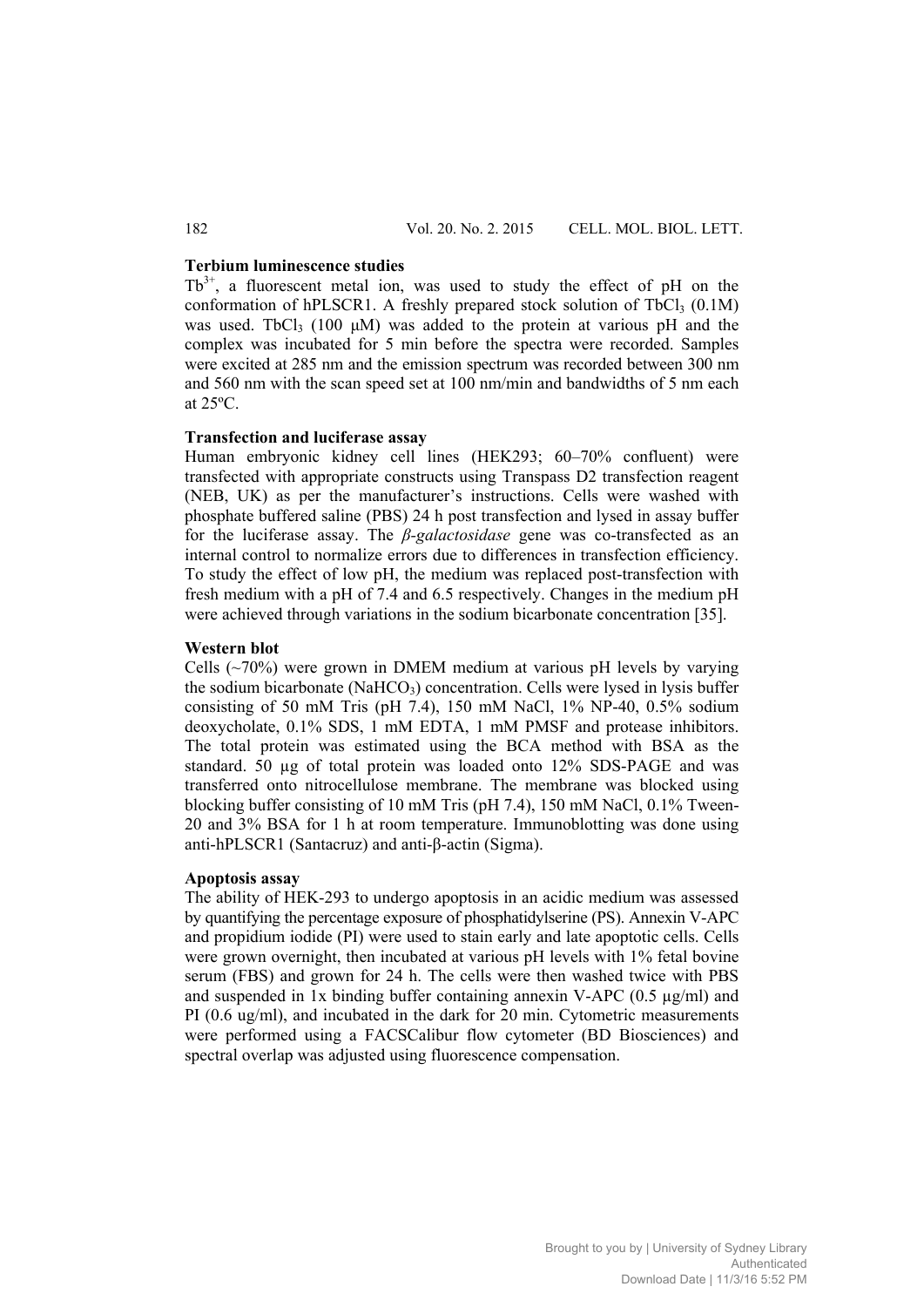#### CELLULAR & MOLECULAR BIOLOGY LETTERS 183

#### **RESULTS**

#### **Principle of scramblase assay**

Fig. 1A represents the schematic of the scramblase assay used in this study. Briefly, the outside-labeled proteoliposomes were incubated with EGTA (control) and at low pH (test) for 3 h and the initial fluorescence was measured. Later, the vesicles were treated with sodium dithionite, a membraneimpermeable reagent that irreversibly modifies NBD, thereby quenching the



Fig. 1. Calcium-independent bidirectional scrambling of NBD-PLs across proteoliposomes reconstituted with hPLSCR1 at low pH. Proteoliposomes were generated with a mixture of PC:PS (9:1) in the presence of hPLSCR1. The outer membrane was labeled with 0.3% NBD-PC/PS PLs. Proteoliposomes were incubated at 37 $\degree$ C in the presence of Ca<sup>2+</sup> or low pH buffers or EGTA. Scrambling of NBD-PLs was assessed via quenching with sodium dithionite.  $A - S$ chematic representation of the scramblase assay performed with outsidelabeled proteoliposomes. B – The scramblase assay was performed using NBD-PC-labeled proetoliposomes in the presence of  $Ca^{2+}$  and various low pH buffers.  $C$  – The scramblase assay was performed using NBD-PS-labeled proteoliposomes in the presence of  $Ca<sup>2+</sup>$  and various low pH buffers. The results are representative of at least three sets of experiments  $(*p < 0.05).$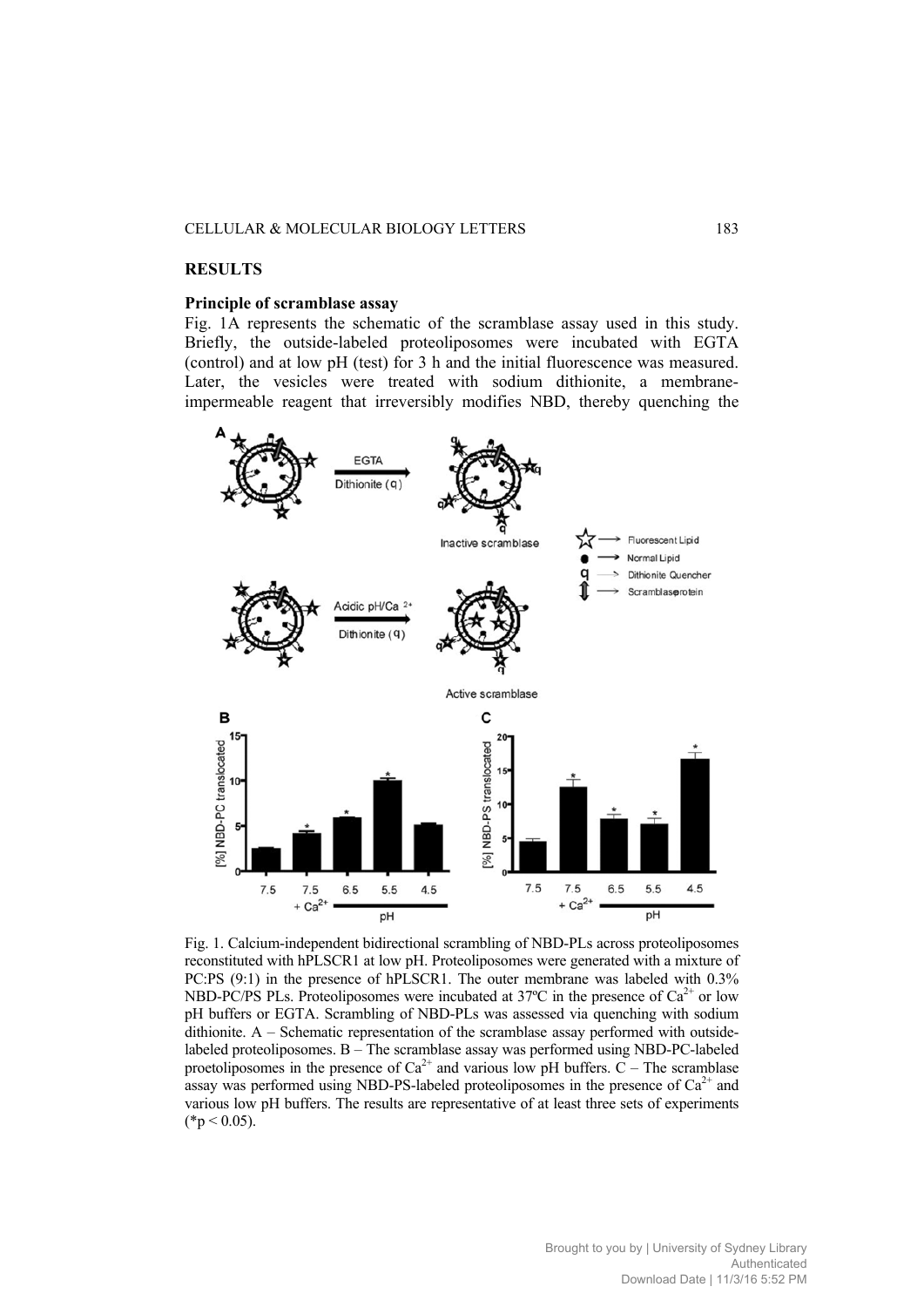fluorescence on the outer leaflet. The vesicles incubated at low pH or at pH 7.5 in the presence of  $Ca^{2+}$  sequester labeled lipids to the inner leaflet, so they exhibited higher fluorescence than the control (in the presence of EGTA). The difference in fluorescence intensity measured between the proteoliposomes at low pH and the EGTA-treated sample gives the measure of scramblase activity as a percentage of NBD-PL sequestered.

# **Scramblase activity at low pH**

Overexpression of hPLSCR1 was achieved by cloning the gene into  $pET-28 a(+)$ vector and overexpressing in the BL21-DE3 strain of *E. coli* (data not shown). Since hPLSCR1 is a membrane protein, the functional activity of the protein would require its reconstitution into lipid vesicles. Purified recombinant hPLSCR1 was reconstituted into synthetic vesicles and the functional activity of the protein was assayed using NBD-labeled PLs as the tracer molecule. To determine whether low pH activates recombinant hPLSCR1, we performed the scramblase assay at various low pH levels. Fig. 1B shows that recombinant hPLSCR1-reconstituted NBD-PC proteoliposomes were functionally activated at low pH, even in the absence of  $\hat{Ca}^{2+}$ , which is a similar result to one reported earlier for natively extracted PLSCR1 vesicles [13].

The rate of scrambling was higher at pH 5.5 than at pH 4.5 or 6.5. Since hPLSCR1 is known to mediate head group-independent PL scrambling, we performed the scramblase assay using NBD-PS as a tracer molecule. Fig. 1C shows that hPLSCR1 mediates the trans-bilayer movement of PLs at low pH irrespective of the head group PLs. However, the rate of PL scrambling for NBD-PS-labeled vesicles was higher at pH 4.5 than at pH 6.5 or 5.5.

# **Intrinsic tryptophan fluorescence**

Since hPLSCR1 is known to be functionally activated at pH 7.5 in the presence of  $Ca^{2+}$ , we reasoned whether hPLSCR1 at low pH still retains the ability to bind to  $Ca^{2+}$ . Fig. 2A–D show that binding of  $Ca^{2+}$  to hPLSCR1 at various low pH levels resulted in a dose-dependent and saturable quenching of intrinsic tryptophan fluorescence without any shift in the emission maxima.  $[K_d]$  were determined by nonlinear curve fitting as described in the Materials and Methods section. Fig. 2E shows that at low pH, there was a decrease in the affinity of  $Ca^{2+}$  to hPLSCR1. The decrease was more pronounced at pH 4.5 than at pH 5.5 or 6.5. However the [K<sub>d</sub>] revealed that although low pH decreases the affinity of  $Ca^{2+}$ , the protein was functionally activated at low pH irrespective of  $Ca^{2+}$ . The K<sub>d</sub> values reveal that hPLSCR1 is a weak  $Ca^{2+}$ -binding protein and the  $K_d$  values are in the physiological range as it requires 1000-fold increase in intra-cellular  $Ca<sup>2+</sup>$  concentration for functional activation of the protein.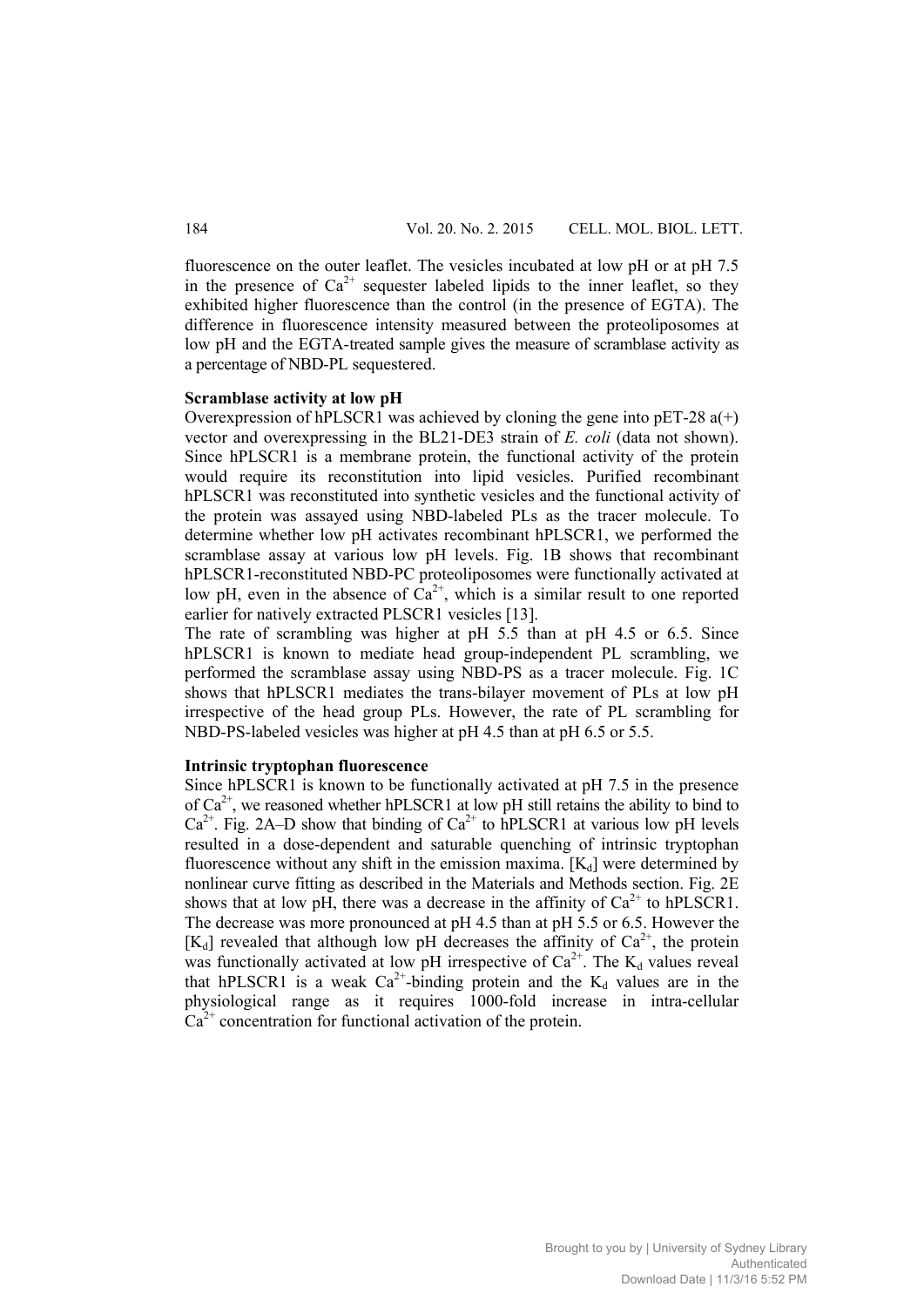

Fig. 2. Determination of  $Ca^{2+}$  affinities to hPLSCR1 through monitoring changes in intrinsic tryptophan fluorescence. Protein (2  $\mu$ M) was dialyzed against various buffers. Ca<sup>2+</sup> was added in increments and the intrinsic Trp fluorescence was monitored. The protein was excited at 295 nm and emission was monitored in the range 300–450 nm with a slit width of 2 nm and scanning speed of 50 nm/min.  $[K_d]$  were determined using a Scatchard plot with a nonlinear regression curve fit.  $A - hPLSCR1$  intrinsic tryptophan fluorescence at pH 7.5. B – hPLSCR1 intrinsic tryptophan fluorescence at pH 6.5. C – hPLSCR1 intrinsic tryptophan fluorescence at pH 5.5. D – hPLSCR1 intrinsic tryptophan fluorescence at pH 4.5. Trace a – apo-protein; trace b – protein in the presence of 0.5 mM  $Ca^{2+}$ ; trace c – protein in the presence of 1 mM Ca<sup>2+</sup>. E – [K<sub>d</sub>] of Ca<sup>2+</sup> to hPLSCR1 at various pH levels. The results are representative of at least three sets of experiments ( $p < 0.05$ ).

#### **Far UV-CD spectroscopy**

The mechanism of low pH-induced functional activation was studied by monitoring the structural changes induced in the protein. Far UV-CD of hPLSCR1 at pH 7.5 suggests that it is majorly an  $\alpha$ -helical protein as evident from the negative minima at 208 nm and 222 nm (Fig. 3A). The observed far UV-CD of hPLSCR1 at pH 7.5 was similar to that in an earlier report [36]. In the presence and absence of  $Ca^{2+}$ , no major changes in the secondary structure content of the protein were observed. However, slight changes in the ellipticity pattern of the protein were observed, indicating metal ion-induced conformation changes. The far UV-CD of hPLSCR1 at various low pH levels indicates a secondary structural transition from α-helix to β-sheet (Fig. 3B). At pH 5.5, the far UV spectra of hPLSCR1 show a single negative minimum at 212 nm, which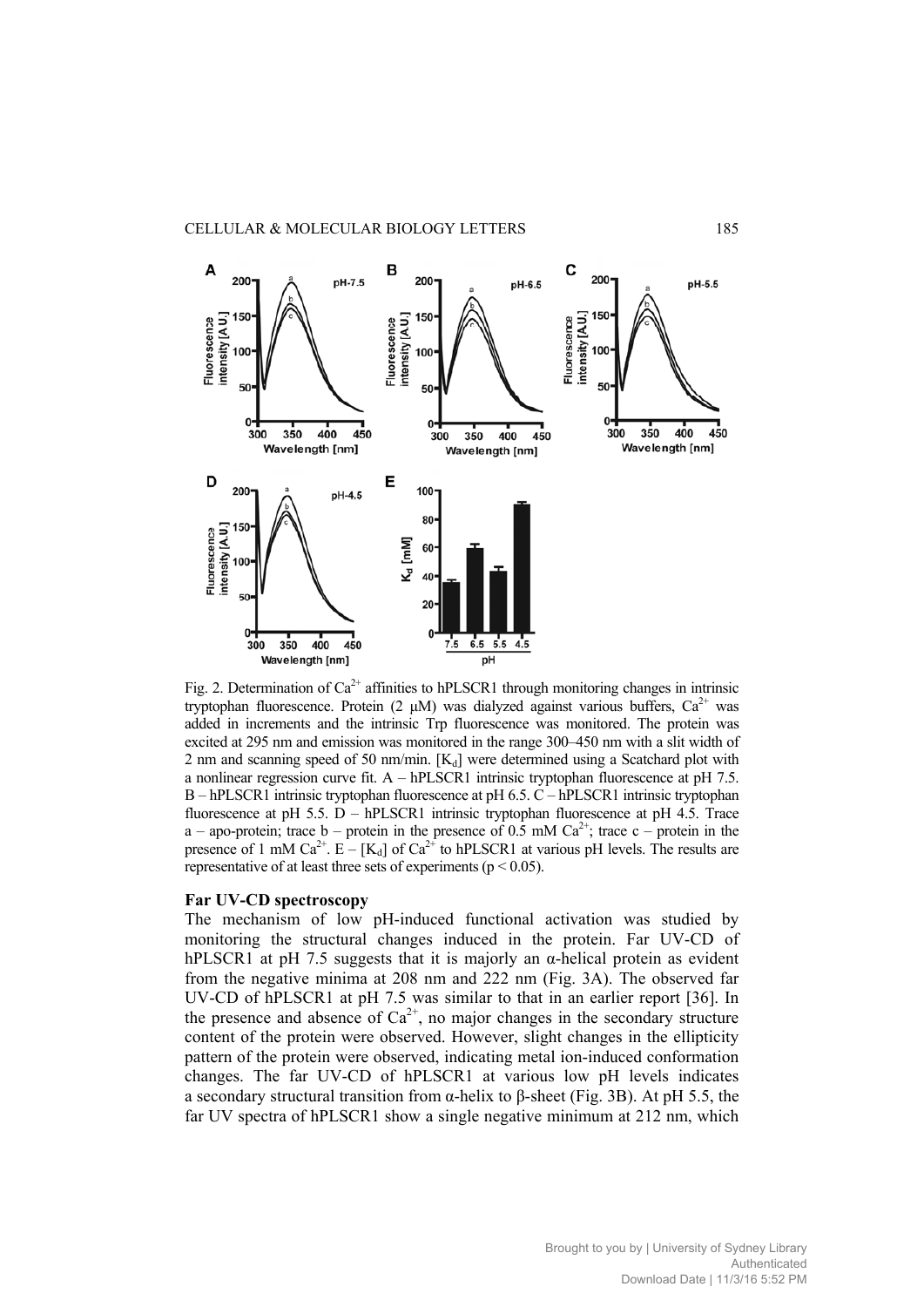indicates the presence of an antiparallel β-sheet with very little helical content. At pH 4.5, there was significant loss of helicity along with an increase in the α-sheet/β-turn content of the protein.

The near UV-CD changes reveal significant changes in hPLSCR1 with respect to pH. At pH 7.5, the strong positive minima at 280 nm and 300 nm are drastically reduced in the presence of  $Ca^{2+}$  (Fig. 3C). By contrast, at low pH the 280 and 310 nm peaks were significantly lost, but distinct peaks at 265 nm and 285 nm were observed at pH 6.5, indicating change in the environment surrounding the aromatic side chains (Fig. 3D). However, the near UV-CD spectra at pH 5.5 and 4.5 indicate that the aromatic side chains are in a more disordered state than generally seen for proteins that unfold. These structural changes confirm that low pH-induced structural changes were different from  $Ca^{2+}$ -induced structural changes at pH 7.5, indicating different functional activation mechanisms.



Fig. 3. Monitoring structural changes using CD spectroscopy. Spectra were obtained with 10 μM and 50 μM protein for far UV-CD and near UV-CD respectively. Spectra were subtracted for background contribution and are representative of three scans. A – Far UV-CD spectroscopy of hPLSCR1 at pH 7.5 in the presence (trace a) and absence of  $Ca^{2+}$  (trace b). B – Far UV-CD spectroscopy of hPLSCR1 at various low pH levels. C – Near UV-CD spectroscopy of hPLSCR1 at pH 7.5 (trace a) and at pH 7.5 in the presence of 0.1 mM  $Ca^{2+}$ (trace b). D – Near UV-CD spectroscopy of hPLSCR1 at pH 6.5 (trace a), pH 5.5 (trace b) and pH 4.5 (trace c).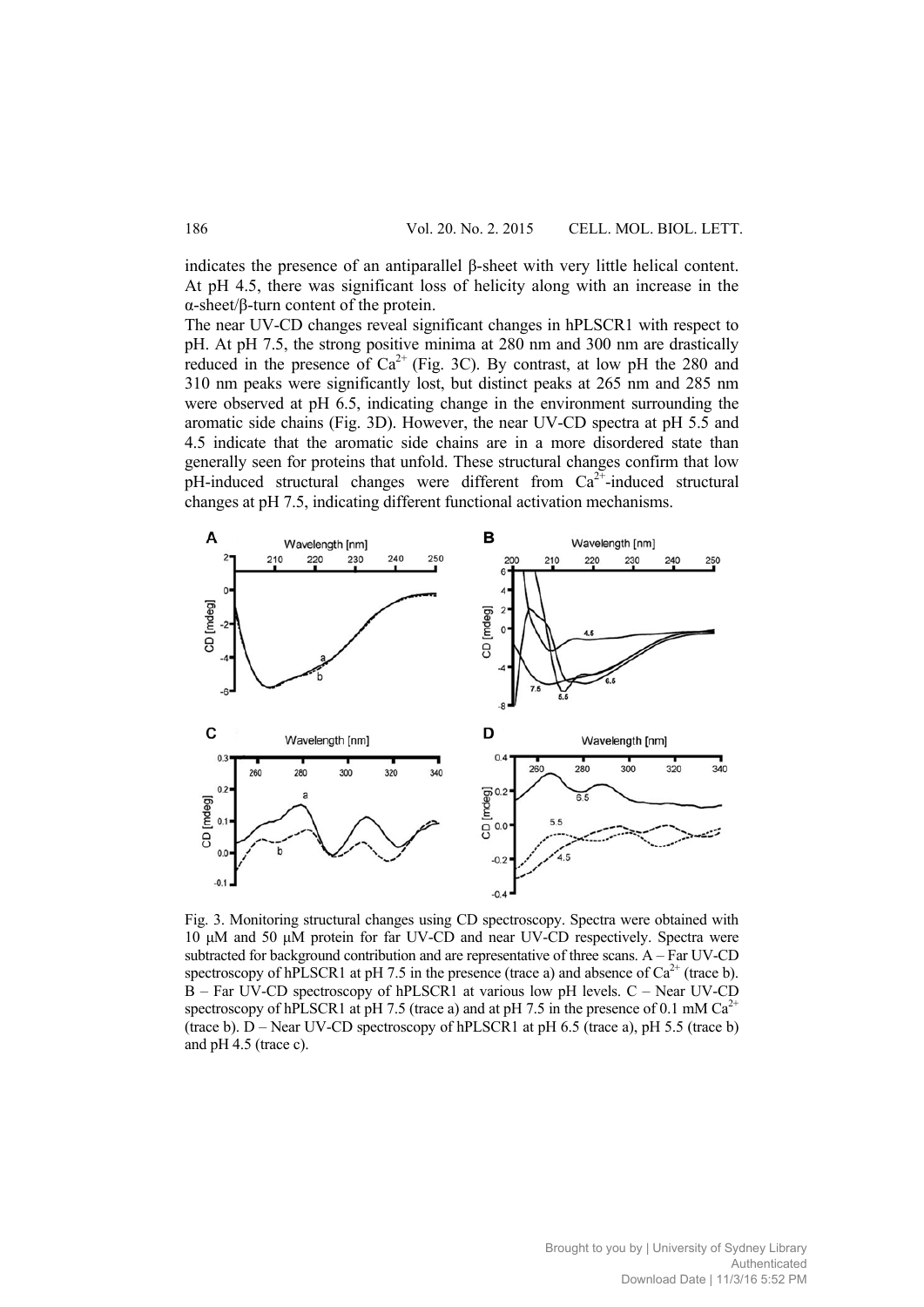# **Tb3+ luminescence**

To further determine the effect of low pH on the folded state of the protein,  $Tb<sup>3+</sup>$  luminescence was carried out. Since fluorescence resonance energy transfer (FRET) is a distance-dependent phenomenon, it can be used to study the folded state of the protein [37]. Fig. 4 shows that FRET  $(Tb<sup>3+</sup>$  luminescence) decreases with the decrease in pH, indicating that the protein is in a less folded state at low pH. The inset figure shows the decrease in luminescent peaks at 497 and 542 nm due to low pH-induced structural changes in hPLSCR1.



Fig. 4. Terbium luminescence spectroscopy.  $Tb^{3+}$ , a luminescent probe, was used to characterize the  $Ca^{2+}$ -binding properties of hPLSCR1 at various pH levels. Protein (2 µM) was dialyzed against the appropriate buffers and 100  $\mu$ M of the Tb<sup>3+</sup> metal ion was added. The emission was monitored from 300 to 560 nm with an excitation of 280 nm. Inset figure – Luminescent spectra of  $Tb^{3+}$  at 497 and 542 nm at various pH levels. The results are representative of three independent sets of experiments.

# **Effect of low pH on hPLSCR1 expression and its apoptotic sensitivity**

Biochemical studies revealed that low pH induces  $Ca^{2+}$ -independent scrambling activity. It is also important to understand the physiological relevance of low pH on hPLSCR1 expression and cellular functions. hPLSCR1 is widely expressed in a variety of cells and is known to be constitutively expressed in resting HEK293. Fig. 5A shows that at low pH there was a time-dependent decrease in hPLSCR1 expression in HEK293 cells compared to the state at pH 7.5. Since gene expression is regulated at various stages, such as promoter regulation and mRNA stability, we investigated the regulatory mechanisms that govern hPLSCR1 expression. The effect of low pH on the strength of hPLSCR1 promoter activity was investigated using the luciferase assay. Fig. 5B shows that  $\sim$ 50% decrease in hPLSCR1 promoter activity was observed for HEK293 cells at low pH compared to their state at pH 7.5, indicating regulation at the promoter level.

Additionally, since transcription factors (TFs) are known to regulate promoter activity, we investigated whether redox-dependent TFs such as c-FOS play a role in regulating hPLSCR1 expression. Bioinformatic studies revealed binding sites for c-FOS TF, so we performed co-transfection experiments, which revealed that c-FOS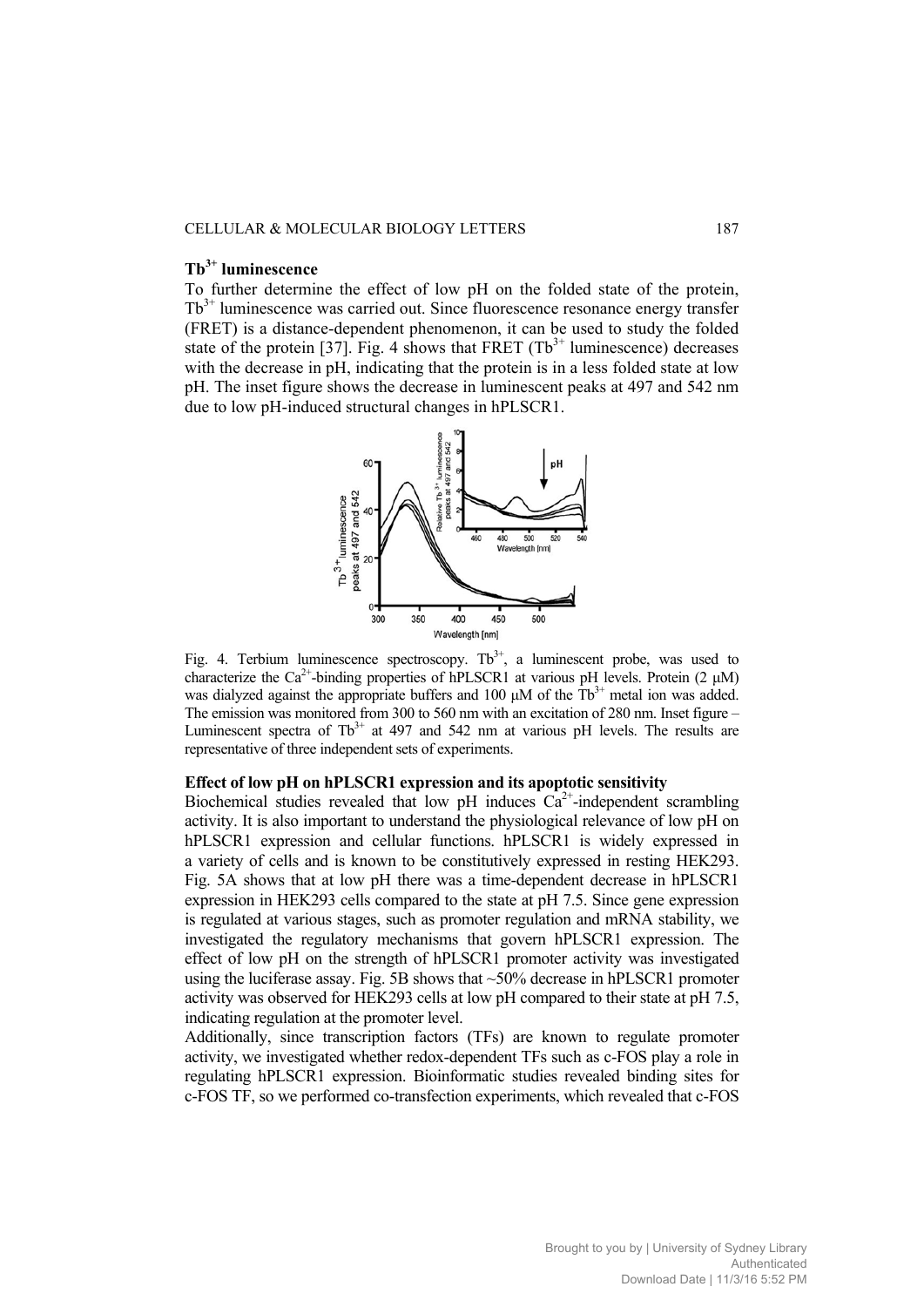TF did not alter hPLSCR1 promoter activity. This indicates that other TFs may be involved in regulating hPLSCR1 expression, which needs further study (Fig. 5C).



Fig. 5. The expression, promoter regulation and apoptotic sensitivity of hPLSCR1 in HEK293 cells. A – The time course of the change in expression of endogenous hPLSCR1 in HEK293 grown in a medium at pH 6.5. The loading control was probed with β-actin antibody.  $\overline{B}$  – The promoter of hPLSCR1 (–1523 to –1) was cloned into the pGL3 expression system and the strength of promoter expression at various pH levels in HEK-293 cells was quantified using the luciferase assay. The *β-galactosidase* gene was co-transfected as an internal control to normalize errors due to differences in transfection efficiency. C – The effect of c-FOS transcription factor on hPLSCR1 promoter activity in HEK293 cells at various pH levels.  $D -$ The percentage of apoptotic HEK293 cells at various pH levels. For the apoptosis assay, apoptosis was induced by serum starvation at the various pH levels and PS exposure was quantified using Annexin V-APC. Propidium iodide (PI) was used to quantify dead cells.  $E - Dot$  plot showing HEK293 cells that were apoptotic and dead due to serum starvation at pH 7.5. F – Dot plot showing HEK293 cells that were apoptotic and dead due to serum starvation at pH 6.5. The results are representative of at least three sets of experiments  $(*, \#p < 0.05)$ .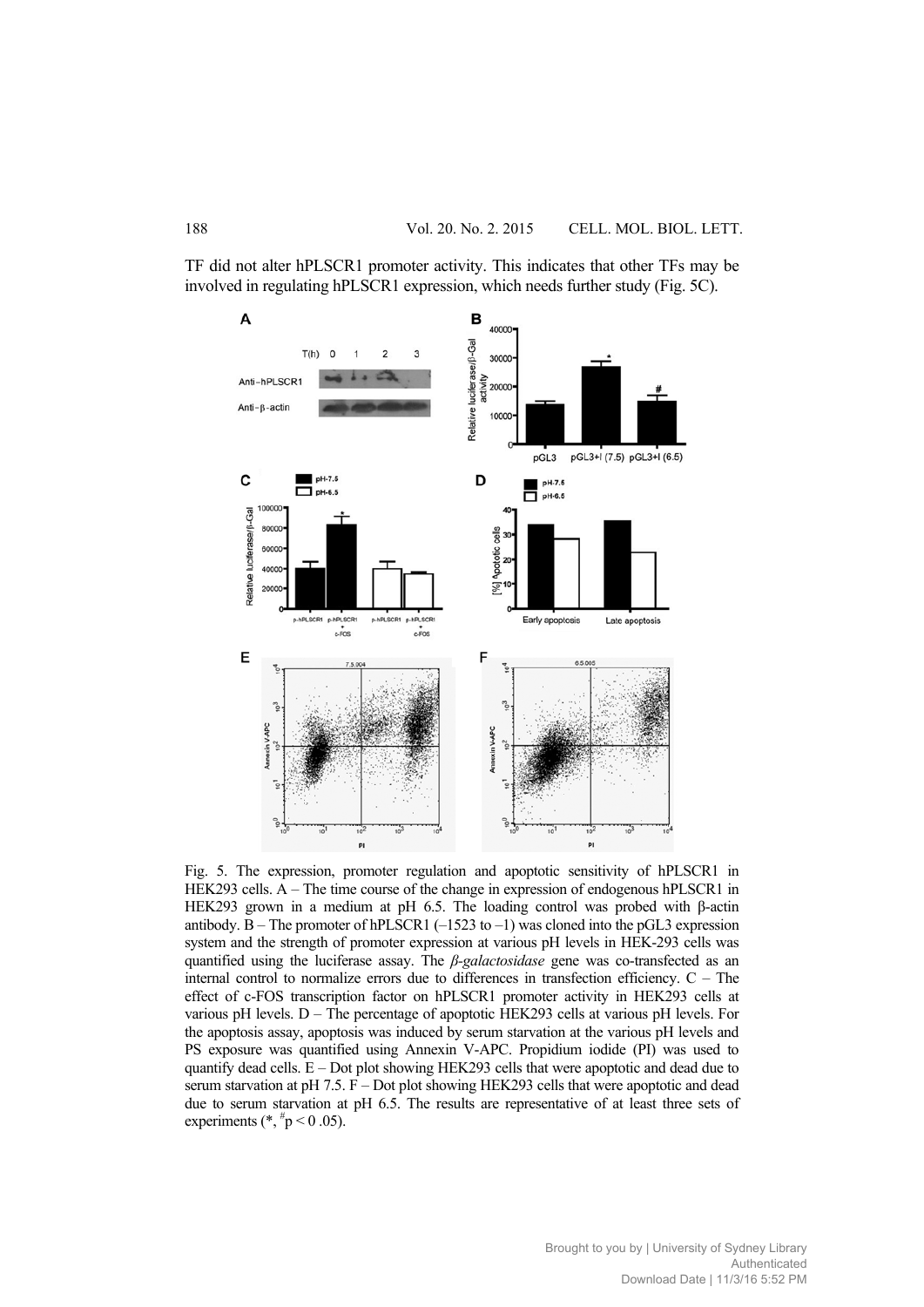Since hPLSCR1 is an apoptotic protein, we investigated the effect of low pH on the sensitivity of HEK293 undergoing apoptosis. Phosphatidylserine (PS) exposure, a hallmark of apoptosis, was used to differentiate apoptotic cells from normal cells. Fig. 5D shows that at low pH, the apoptotic ability of HEK-293 cells decreased compared to cells at pH 7.5. These results are in agreement with the decreased expression of hPLSCR1 at low pH, underlying the important role of hPLSCR1 in apoptosis. Fig. 5E and F show the apoptosis dot plots for HEK293 cells at pH 7.5 and 6.5 respectively.

### **DISCUSSION**

hPLSCR1 belongs to the ATP-independent class of PL translocators. It was initially identified as a PL transporter but is now considered to be a multifunctional protein. An earlier report showed that native hPLSCR1 from Scott RBCs was functionally inactive. However, detergent-extracted hPLSCR1 showed scramblase activity in vitro in the presence of  $Ca^{2+}$  and at low pH [13]. Several reports showed that recombinant hPLSCR1 devoid of any posttranslational modifications was also functionally active in reconstituted vesicles in the presence of  $Ca^{2+}$ . We reasoned whether low pH also functionally activates recombinant hPLSCR1 and evaluated the structural changes associated with it in comparison to physiological pH. Our results show that recombinant hPLSCR1 was also functionally activated by low pH in the absence of  $Ca^{2+}$ .

Since hPLSCR1 mediates head group-independent PL scrambling, we reasoned whether similar head group-independent PL scrambling was also observed at low pH. The results showed that the recombinant hPLSCR1 was functionally activated at low pH irrespective of the PL head group. However, the rate of translocation for various PL head groups at low pH was not similar, and it was higher for NBD-PS-reconstituted proteoliposomes. The higher rate of translocation for NBD-PS by hPLSCR1 could be attributed to the fact that during apoptosis, hPLSCR1 selectively translocates anionic PLs from the inner leaflet to the outer leaflet [38]. A higher translocation rate for anionic PLs was also observed in hPLSCR1 purified from normal RBCs and Scott RBCs. However, the percentage of PLs translocated using hPLSCR1 from native and Scott RBCs was higher than that from recombinant hPLSCR1 [13]. This difference could be explained by the lack of palmitoylation by recombinant hPLSCR1, implying that palmitoylation may be required for the protein to adopt a conformation needed to achieve maximum activity.

Since hPLSCR1 is functionally activated at physiological pH in the presence of  $Ca^{2+}$ , we determined the  $Ca^{2+}$  affinity of the protein at low pH. Trp is sensitive to changes in the surrounding environment and  $Ca^{2+}$  binding is known to induce conformation changes in hPLSCR1 [39, 40]. Therefore, by monitoring the changes in Trp fluorescence in presence of increasing concentrations of  $Ca^{2+}$ , the binding affinity of  $Ca^{2+}$  to hPLSCR1 at various low pH levels was determined. In case of the  $Ca^{2+}$ -binding protein S-100, it was found that alkaline pH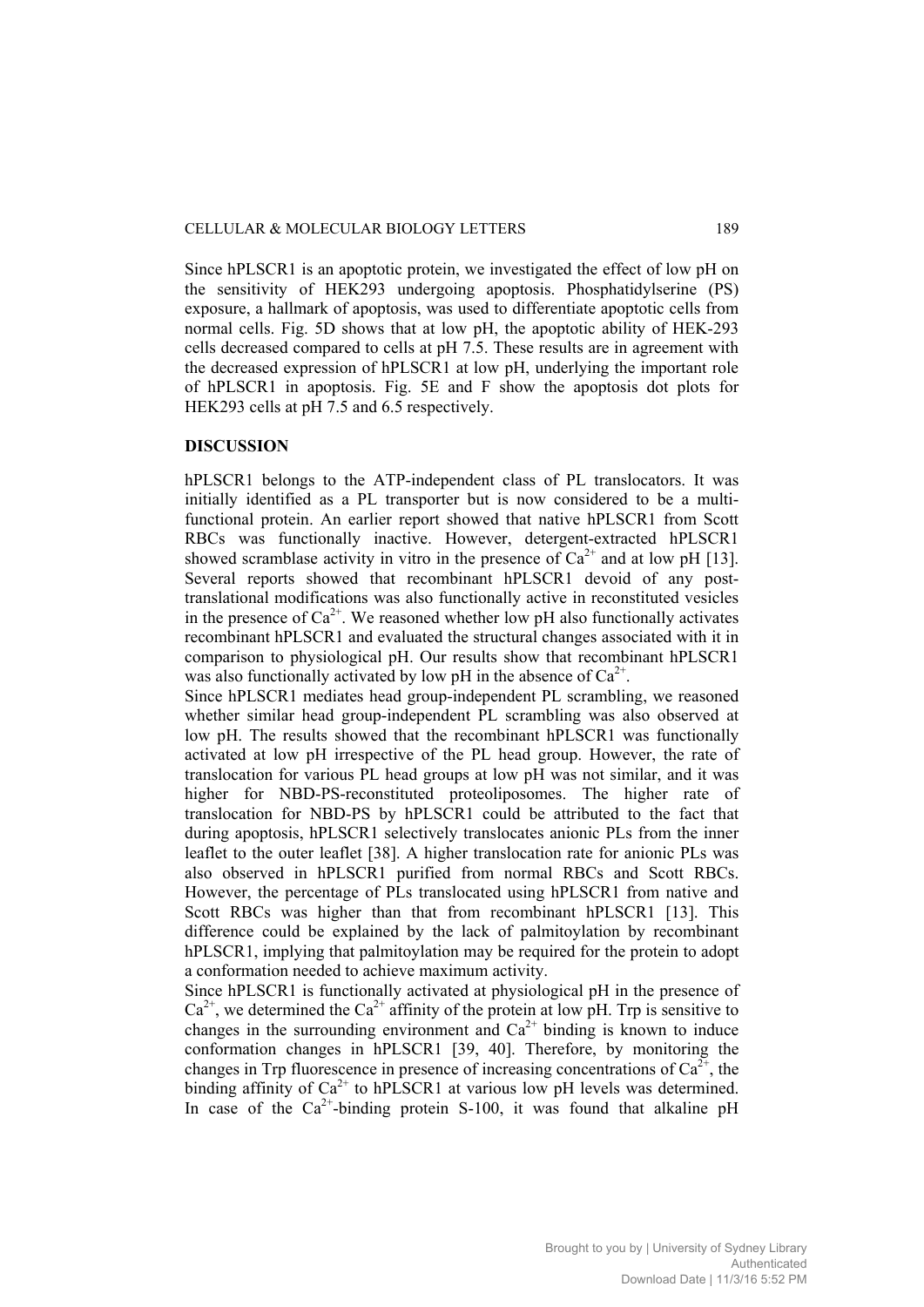regulated the functional activity of protein in a  $Ca^{2+}$ -independent manner [41]. Similarly in gelsolin, an actin-binding protein, low pH was found to override the  $Ca<sup>2+</sup>$  binding and also modulate its activity [42]. Residues in the EF-hand motif are mostly negatively charged at pH 7.5 and interaction of  $Ca<sup>2+</sup>$  with the EF-hand motif is electrostatic in nature [43]. This decrease in affinity of  $Ca^{2+}$  to hPLSCR1 at low pH can be due to the protonation of charged residues in the  $Ca^{2+}$ -binding motif. For the  $Ca^{2+}$ -binding protein calmodulin, pH was found to determine the number of  $Ca^{2+}$  ions it can bind with, where three and two  $Ca^{2+}$  ions respectively bind at pH 7.5 and 6.5 [44].

Since hPLSCR1 was functionally activated by  $Ca^{2+}$  at pH 7.5 through the induction of conformational changes, we questioned whether similar  $Ca<sup>2+</sup>$ -induced conformational changes were also observed at low pH. At low pH, a major structural transition from α-helix to β-sheet was observed, and such structural changes were not observed for hPLSCR1 at pH 7.5 in presence of  $Ca<sup>2+</sup>$ , indicating that the mechanisms of metal ion-induced and low pH-induced functional activation of hPLSCR1 are different. This is in contrast to other  $Ca<sup>2+</sup>$ -binding proteins such as gelsolin and S-100, where pH-induced and  $Ca<sup>2+</sup>$ -induced functional activation and conformation changes were similar [45, 46].

Interestingly, it was found that for the protein cryptolepain retained its activity over a broad range of pH (6.0–12.0). Earlier studies have shown that  $Ca<sup>2+</sup>$ -induced conformational changes in hPLSCR1 involve changes in the surface hydrophobicity pattern. It is hypothesized that oligomerization via selfassociation of surface-exposed hydrophobic patches could be required for functional activation of the protein [47].

Since hPLSCR1 was found to be functionally activated by low pH, we investigated the physiological relevance of low pH on the transcription and translational levels of hPLSCR1. A variety of factors, including hypoxia, glucose deprivation and pH, have been shown to regulate gene expression [48]. It has been also reported that a 0.5-unit pH drop was observed in the extracellular environment of tumor tissues compared to normal tissue [49]. Additionally, it has been demonstrated that low pH regulates the expression of a variety of genes, including *stabilin-1*, *VEGF* and *EGR1* [50]. Regulation of gene expression by these physiological variables is reflected by decreased transcription, mRNA stability and protein half-life. Therefore, we quantified the effect of low pH on the expression levels of hPLSCR1 in HEK293 cells. Our results clearly showed that hPLSCR1 is an low pH-responsive gene.

It has also been reported that for redox-dependent genes such as *stabilin-1* and *VEGF*, the expression is regulated at the promoter level. We investigated whether similar regulation at the promoter level also exists for hPLSCR1. We cloned the hPLSCR1 promoter and determined the promoter activity at low pH and physiological pH. Interestingly, we found that the hPLSCR1 promoter was downregulated at low pH, which is in contrast to the results of in vitro experiments, which show functional activation at low pH. The relationship between low pH-induced activation and downregulation needs further study.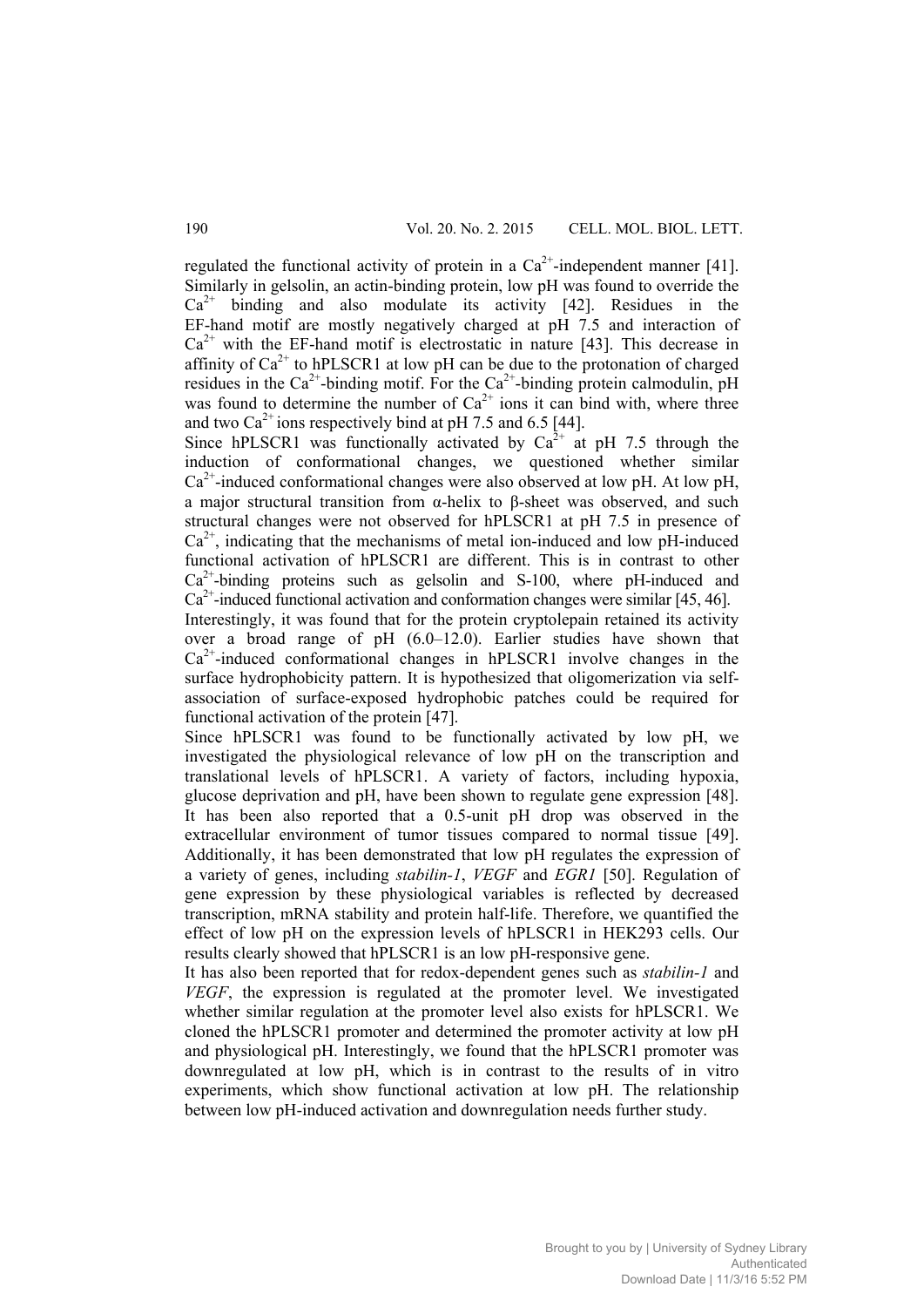Gene expression is regulated at the promoter level, so we questioned whether the differential expression of hPLSCR1 is affected by transcription factors (TFs). TF-binding analysis of various acid responsive promoters identified a cluster of TFs that regulate their transcription, including c-FOS, Oct-1, NF-Kb, IKRS and AP-1 [51]. Bioinformatic analysis of hPLSCR1 promoter reveals the presence of a binding site for several TFs, but we focused on the effect of c-Fos, which is a pH-responsive TF [52, 53]. c-Fos TF is in the AP1 class of transcription factors and includes Fra-1, Fra-2 and Fos-B [54]. We assessed whether downregulation of hPLSCR1 promoter could be mediated via c-FOS TF. Luciferase assay results showed no downregulation of hPLSCR1 promoter activity at low pH in the presence of c-FOS TF. We hypothesize that the downregulation of the hPLSCR1 promoter could be mediated via other TFs or it could be the resultant effect of a combination of stimulatory or inhibitory TFs.

hPLSCR1 is an interferon-inducible pro-apoptotic protein that shows a variable expression pattern in a wide variety of cancer cells [8]. Induction of apoptosis by UV radiation in CHO cells has been shown to enhance hPLSCR1 activity and the apoptotic activity was mediated by intrinsic apoptotic pathway. hPLSCR1 over expression also enhanced PS synthesis, with increased incorporation into microvesicles in addition to caspase-3 activation [55]. However, increased expression of hPLSCR1 in cell lines did not result in enhanced exposure of PS at the plasma membrane, indicating that hPLSCR1 may not directly augment apoptosis. In order to determine whether low pH alters the apoptotic sensitivity of HEK293 cells, they were serum starved and PS exposure was quantified. Our results clearly showed that low pH alters the apoptotic sensitivity of HEK293 and that this was directly dependent upon the expression levels of hPLSCR1.

The only limitation of using HEK-293 as a model here is that it is a noncancerous cell line. In a variety of cancers, hPLSCR1 expression is widely deregulated and the molecular effectors of its variable expression remain largely uncharacterized. Subsequent studies would involve understanding the effect of acidic microenvironment on such cancer cells. Acidic pH plays an important role in several cellular processes, such as cell death, inflammation and cancer, but the molecular mechanisms governing this relationship remain unclear. A recent report also showed that hPLSCR1 is a physiological regulator of onzin, the expression levels of which relate to the sensitivity of cell lines to apoptosis [9]. It has been reported that low pH has pleiotropic effects on cancer cell invasion, metastasis and migration, and on the function of immune cells required for apoptotic clearance.

Downregulation of key cell death molecules is important for cancer progression and for immune evasion. We hypothesize that low pH-mediated downregulation of hPLSCR1 could be one of the mechanisms by which cancer cells evade apoptosis. This needs further evaluation.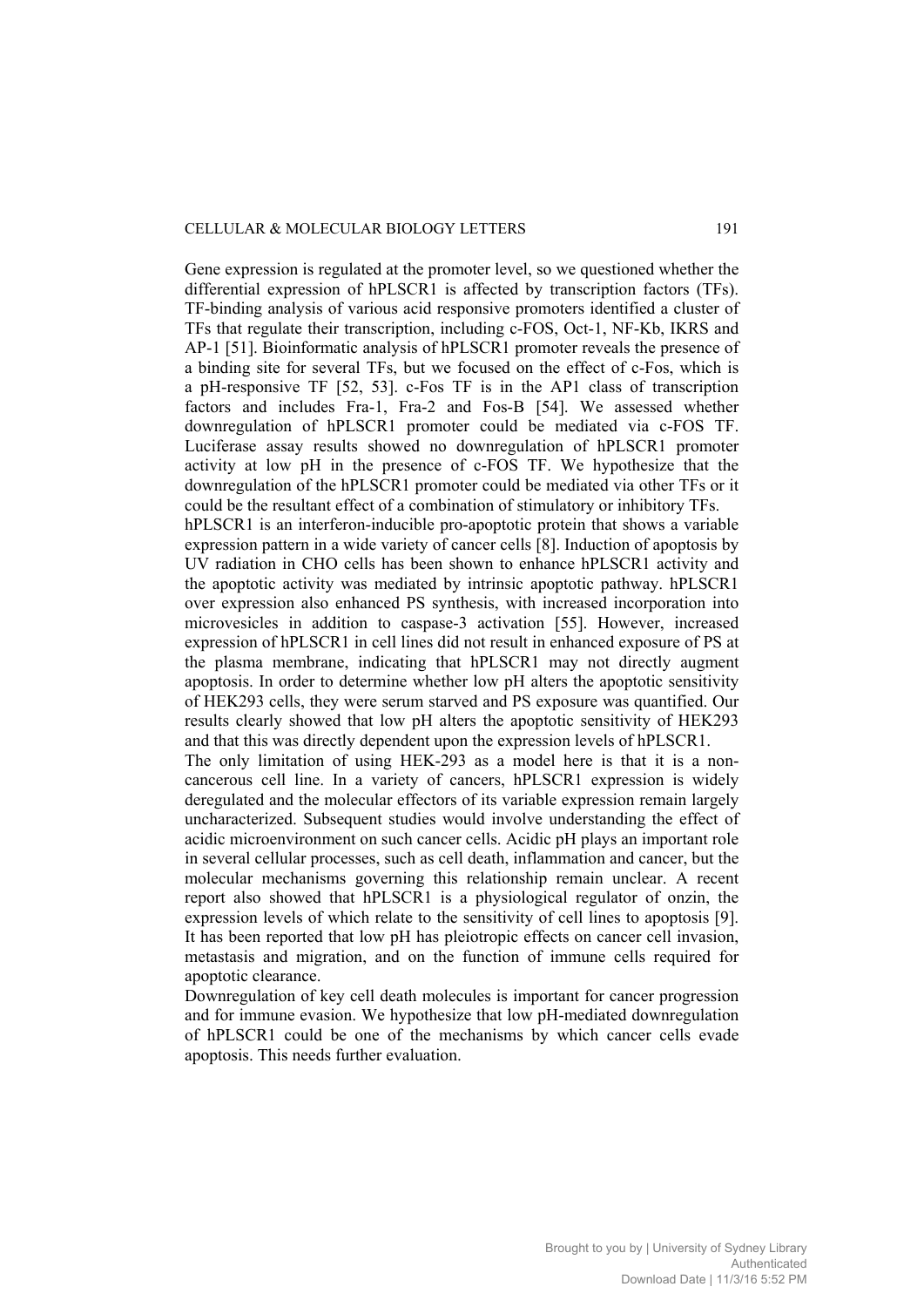**Acknowledgements.** We would like to thank Mr. S. Ulaganathan for his help in formatting the manuscript. Sathyanarayana N. Gummadi would like to acknowledge BRNS and IIT Madras for the funding. Vincent Gerard Francis would like to acknowledge the Council of Scientific and Industrial research for fellowship.

# **REFERENCES**

- 1. Gummadi, S.N and Kumar, S.K. The mysetery of phospholipid flp-flop in biogenic membranes. **Cell. Mol. Biol. Lett.** 10 (2007) 101–121.
- 2. Sims, P.J. and Wiedmer, T. Unraveling the mysteries of phospholipid scrambling. **Thromb. Haemost.** 86 (2001) 266–275.
- 3. Zhou, Q., Zhao, J., Wiedmer, T. and Sims, P.J. Normal hemostasis but defective hematopoietic response to growth factors in mice deficient in phospholipid scramblase 1. **Blood** 99 (2002) 4030–4038.
- 4. Chen, M.H., Ben-Efraim, I., Mitrousis, G., Walker-Kopp, N., Sims, P.J. and Cingolani, G. Phospholipid scramblase 1 contains a nonclassical nuclear localization signal with unique binding site in importin alpha. **J. Biol. Chem.** 280 (2005) 10599–10606.
- 5. Zhou, Q., Ben-Efraim, I., Bigcas, J-L., Junqueira, D., Wiedmer, T. and Sims, P.J. Phospholipid scramblase 1 binds to the promoter region of the inositol 1,4,5-triphosphate receptor type 1 gene to enhance its expression. **J. Biol. Chem.** 280 (2005) 35062–35068.
- 6. Wyles, J.P., Wu, Z., Mirski, S.E.L. and Cole, S.P.C. Nuclear interactions of topoisomerase II alpha and beta with phospholipid scramblase 1. **Nucleic Acids Res.** 35 (2007) 4076–4085.
- 7. Sun, J., Zhao, J., Schwartz, M.A., Wang, J.Y., Wiedmer, T. and Sims, P.J. c-Abl tyrosine kinase binds and phosphorylates phospholipid scramblase 1. **J. Biol. Chem.** 276 (2001) 28984–28990.
- 8. Dong, B., Zhou, Q., Zhao, Q., Zhou, A., Harty, R.N. and Bose, S. Phospholipid scramblase 1 potentiates the antiviral activity of interferon. **J. Virol.** 78 (2004) 8983–8993.
- 9. Li, Y., Rogulski, K., Zhou, Q., Sims, P.J. and Prochownik, E.V. The negative c-Myc target onzin affects proliferation and apoptosis via its obligate interaction with phospholipid scramblase 1. **Mol. Cell. Biol.** 26 (2006) 3401–3413.
- 10. Merregaert, J.,Van-Langen, J., Hansen, U., Ponsaerts, P., El-Ghalbzouri, A., Steenackers, E., Van-Ostade, X. and Sercu, S. Phospholipid scramblase 1 is secreted by a lipid raft-dependent pathway and interacts with the extracellular matrix protein 1 in the dermal epidermal junction zone of human skin. **J. Biol. Chem.** 285 (2010) 37823–37837.
- 11. Py, B., Basmaciogullari, S., Bouchet, J., Zarka, M., Moura, I.C., Benhamou, M., Monteiro, R.C., Hocini, H., Madrid, R. and Benichou, S. The phospholipid scramblases 1 and 4 are cellular receptors for the secretory leukocyte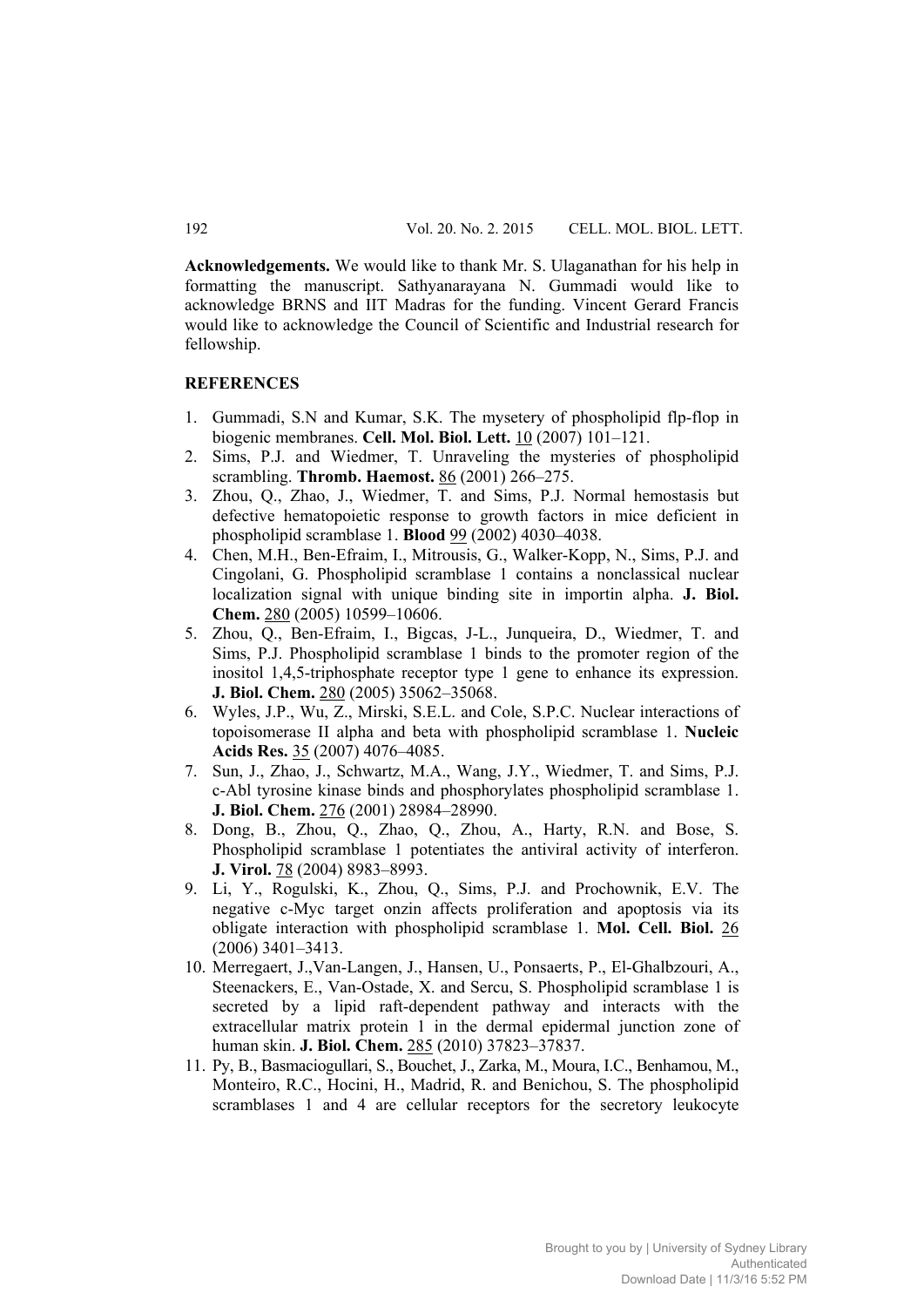protease inhibitor and interact with CD4 at the plasma membrane. **PLoS ONE** 4 (2009) e5006.

- 12. Gong, Q., Cheng, M., Chen, H., Liu, X., Si, Y., Yang, Y., Yuan, Y., Jin, C., Yang, W., He, F. and Wang, J. Phospholipid scramblase 1 mediates hepatitis C virus entry into host cells. **FEBS Lett.** 585 (2011) 2647–2652.
- 13. Stout, J.G., Bassé, F., Luhm, R.A., Weiss, H.J., Wiedmer, T. and Sims, P.J. Scott syndrome erythrocytes contain a membrane protein capable of mediating  $Ca^{2+}$ -dependent transbilayer migration of membrane phospholipids. **J. Clin. Invest.** 99 (1997) 2232–2238.
- 14. Suzuki, J., Umeda, M., Sims, P.J. and Nagata, S. Calcium-dependent phospholipid scrambling by TMEM16F. **Nature** 468 (2010) 834–838.
- 15. Busa, W.B. and Nuccitelli, R. Metabolic regulation via intracellular pH. **Am. J. Physiol.** 246 (1984) R409–438.
- 16. OuYang, Y.B., Mellergård, P., Kristián, T., Kristiánova, V. and Siesjö, B.K. Influence of acid-base changes on the intracellular calcium concentration of neurons in primary culture. **Exp. Brain Res.** 101 (1994) 265–271.
- 17. Capuano, P. and Capasso, G. The importance of intracellular pH in the regulation of cell function. **G. Ital. Nefrol.** 20 (2003) 139–150.
- 18. Grinstein, S., Swallow, C.J. and Rotstein, O.D. Regulation of cytoplasmic pH in phagocytic cell function and dysfunction. **Clin. Biochem.** 24 (1991) 241–247.
- 19. Schelling, J.R. and Abu-Jawdeh, B.G. Regulation of cell survival by Na<sup>+</sup>/H<sup>+</sup> exchanger-1. **Am. J. Physiol. Renal Physiol.** 295 (2008) F625–632.
- 20. Reshkin, S.J., Cardone, R.A. and Harguindey, S. Na<sup>+</sup>-H<sup>+</sup> exchanger, pH regulation and cancer. **Recent Pat. Anticancer Drug Discov.** 8 (2013) 85–99.
- 21. Amith, S.R. and Fliegel, L. Regulation of the  $Na^+\overline{H}^+$  exchanger (NHE1) in breast cancer metastasis. **Cancer Res.** 73 (2013) 1259–1264.
- 22. Mellman, I., Fuchs, R. and Helenius, A. Acidification of the endocytic and exocytic pathways. **Annu. Rev. Biochem.** 55 (1986) 663–700.
- 23. Glunde, K., Guggino, S.E., Solaiyappan, M., Pathak, A.P., Ichikawa, Y. and Bhujwalla, Z.M. Extracellular acidification alters lysosomal trafficking in human breast cancer cells. **Neoplasia** 5 (2003) 533–545.
- 24. Tannock, I.F. and Rotin, D. Acid pH in tumors and its potential for therapeutic exploitation. **Cancer Res.** 49 (1989) 4373–4384.
- 25. Lardner, A. The effects of extracellular pH on immune function. **J. Leukoc. Biol.** 69 (2001) 522–530.
- 26. Ward, T.T. and Steigbigel, R.T. Acidosis of synovial fluid correlates with synovial fluid leukocytosis. **Am. J. Med.** 64 (1978) 933–936.
- 27. Estrella, V., Chen, T., Lloyd, M., Wojtkowiak, J., Cornnell, H.H., Ibrahim-Hashim, A., Bailey, K., Balagurunathan, Y., Rothberg, J.M., Sloane, B.F., Johnson, F., Gatenby, R.A. and Gillies, R.J. Acidity generated by the tumor microenvironment drives local invasion. **Cancer Res.** 73 (2013) 1524–1535.
- 28. Xu, L., Fukumura, D. and Jain, R.K. Acidic extracellular pH induces vascular endothelial growth factor (VEGF) in human glioblastoma cells via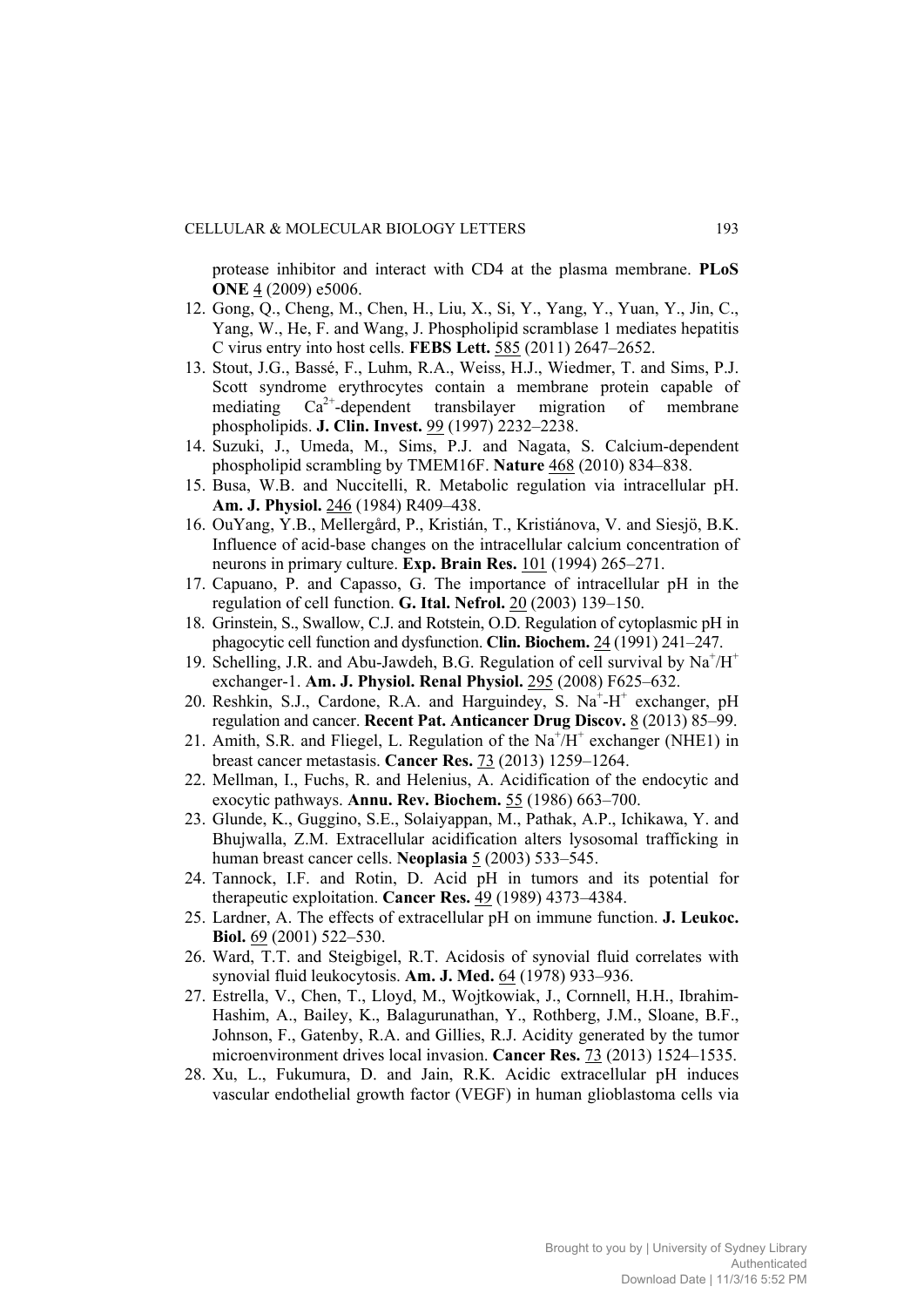ERK1/2 MAPK signaling pathway: mechanism of low pH-induced VEGF. **J. Biol. Chem.** 277 (2002) 11368–11374.

- 29. Chiche, J., Ilc, K., Laferrière, J., Trottier, E., Dayan, F., Mazure, N.M., Brahmini-Horn, M.C. and Pouyssequr, J. Hypoxia-inducible carbonic anhydrase IX and XII promote tumor cell growth by counteracting acidosis through the regulation of the intracellular pH. **Cancer Res.** 69 (2009) 358–368.
- 30. Mishra, A., Shiozawa, Y., Pienta, K.J. and Taichman, R.S. Homing of cancer cells to the bone. **Cancer Microenviron.** 4 (2011) 221–235.
- 31. Park, S.Y., Bae, D.J., Kim, M.J., Piao, M.L. and Kim, I.S. Extracellular low pH modulates phosphatidylserine-dependent phagocytosis in macrophages by increasing stabilin-1 expression. **J. Biol. Chem.** 287 (2012) 11261–11271.
- 32. Meurette, O., Rebillard, A., Huc, L., Le Moigne, G., Merino, D., Micheau, O., Lagadic-Gossman, L. and Dimanche-Boitrel, M-T. TRAIL induces receptorinteracting protein 1-dependent and caspase-dependent necrosis-like cell death under lowextracellular conditions. **Cancer Res.** 67 (2007) 218–226.
- 33. Francis, V.G., Majeed, M.A. and Gummadi, S.N. Recovery of functionally active recombinant human phospholipid scramblase 1 from inclusion bodies using N-lauroyl sarcosine. **J. Ind. Microbiol. Biotechnol.** 39 (2012) 1041–1048.
- 34. Rajasekharan, A. and Gummadi, S.N. Inhibition of biogenic membrane flippase activity in reconstituted ER proteoliposomes in the presence of low cholesterol levels. **Cell. Mol. Biol. Lett.** 17 (2012) 136-152.
- 35. Kim, S., Bae, D-J., Hong, M., Park, S-Y. and Kim, I.S. The conserved histidine in epidermal growth factor-like domains of stabilin-2 modulates pH-dependent recognition of phosphatidylserine in apoptotic cells. **Int. J. Biochem. Cell Biol.** 42 (2010) 1154–1163.
- 36. Stout, J. G., Zhou, Q., Wiedmer, T., Sims, P.J. Change in conformation of plasma membrane phospholipid scramblase induced by occupancy of its Ca2+ binding site. **Biochemistry** 37 (1998) 14860–14866.
- 37. Li, S., Yang, W., Maniccia, A.W., Barrow, D., Tjong, H., Zhou, H-X. and Yang, J.J. Rational design of a conformation-switchable  $Ca^{2+}$ - and  $Tb^{3+}$ -binding protein without the use of multiple coupled metal-binding sites. **FEBS J.** 275 (2008) 5048–5061.
- 38. Basse, F., Stout, J.G., Sims, P.J. and Wiedmer, T. Isolation of an erythrocyte membrane protein that mediates  $Ca^{2+}$ -dependent transbilayer movement of phospholipid. **J. Biol. Chem.** 271 (1996) 17205–17210.
- 39. Leventis, P.A. and Grinstein, S. The distribution and function of phosphatidylserine in cellular membranes. **Annu. Rev. Biophys.** 39 (2010) 407–427.
- 40. Suzuki, H. and Kanazawa, T. The tryptophan fluorescence change upon conformational transition of the phosphoenzyme intermediate in sarcoplasmic reticulum  $Ca^{2+}$ -ATPase is revealed in the absence of  $K^+$  and the presence of lasalocid. **J. Biol. Chem.** 270 (1995) 3089–3093.
- 41. Donato, R. Calcium-independent, pH-regulated effects of S-100 proteins on assembly-disassembly of brain microtubule protein in vitro. **J. Biol. Chem.** 263 (1988) 106–110.